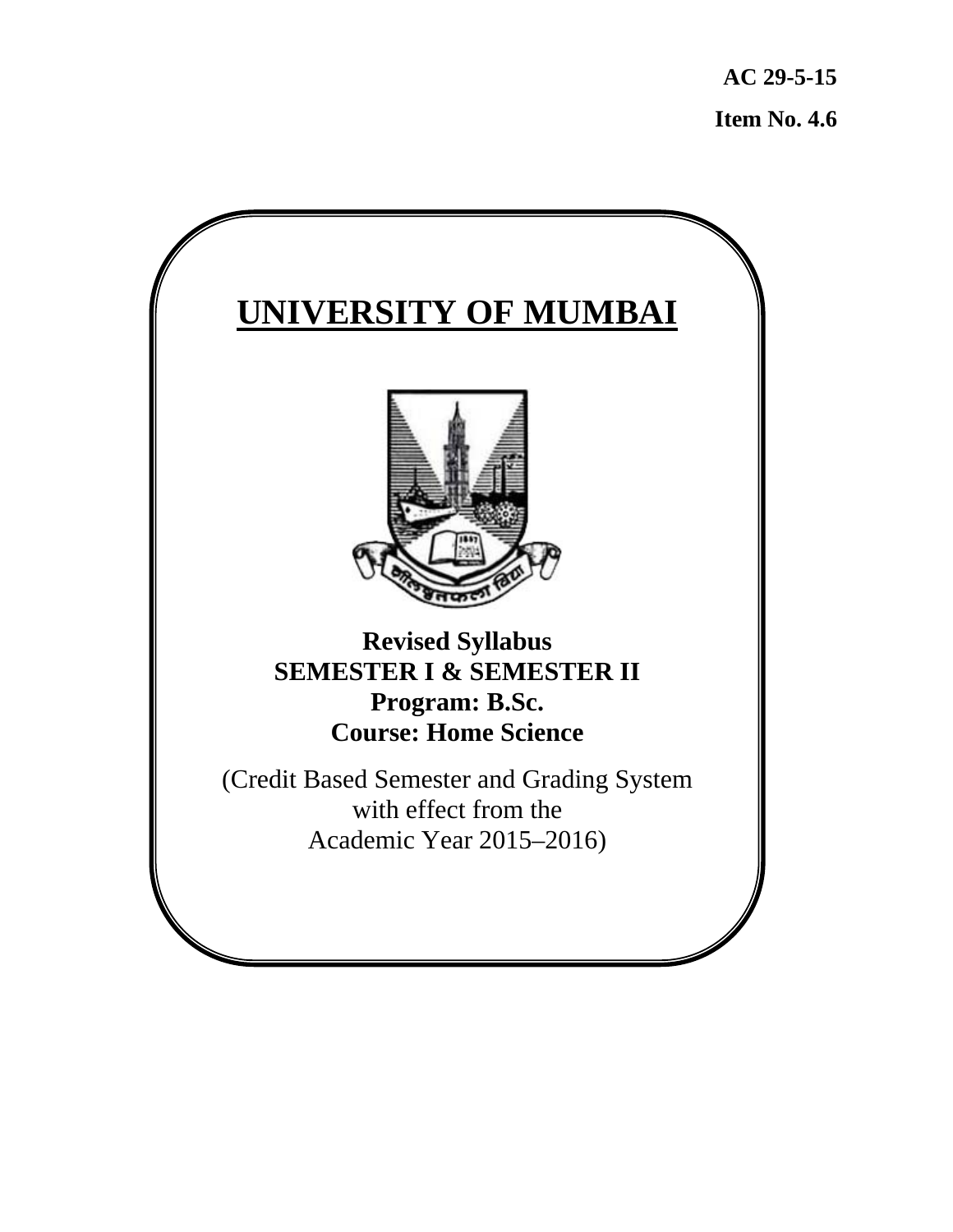#### **PREAMBLE**

Home Science is an interdisciplinary science, which offers holistic and socially-relevant educational programmes. Home Science has emerged as a full-fledged scientific course in which overall improvement in the quality of life of the individual, family, and community is sought. There is a prominent emphasis on professional competence and sensitivity to the needs of society. The degree courses are B.Sc. (Home Science), M.Sc. (Home Science) and Ph.D. (Home Science). The four main areas of specialization are as follows:

- 1. Foods, Nutrition and Dietetics
- 2. Human Development
- 3. Textile and Fashion Technology
- 4. Community Resource Management

The objectives of the Home Science curriculum are as follows:

- 1. To impart knowledge and facilitate the development of skills and techniques in the different areas of Home Science (namely 'Foods, Nutrition and Dietetics'; 'Human Development'; 'Textile and Fashion Technology'; and 'Community Resource Management') required for personal, professional and community advancement.
- 2. To inculcate in students, values and attitudes that enhance personal and family growth and to sensitize them to various social issues for the development of a humane society.
- 3. To promote in students a scientific temper and competencies in research to enable contributions to the national and international knowledge base in Home Science and allied fields.
- 4. In sum, to empower our women students such that they are able to effect positive changes at multiple levels.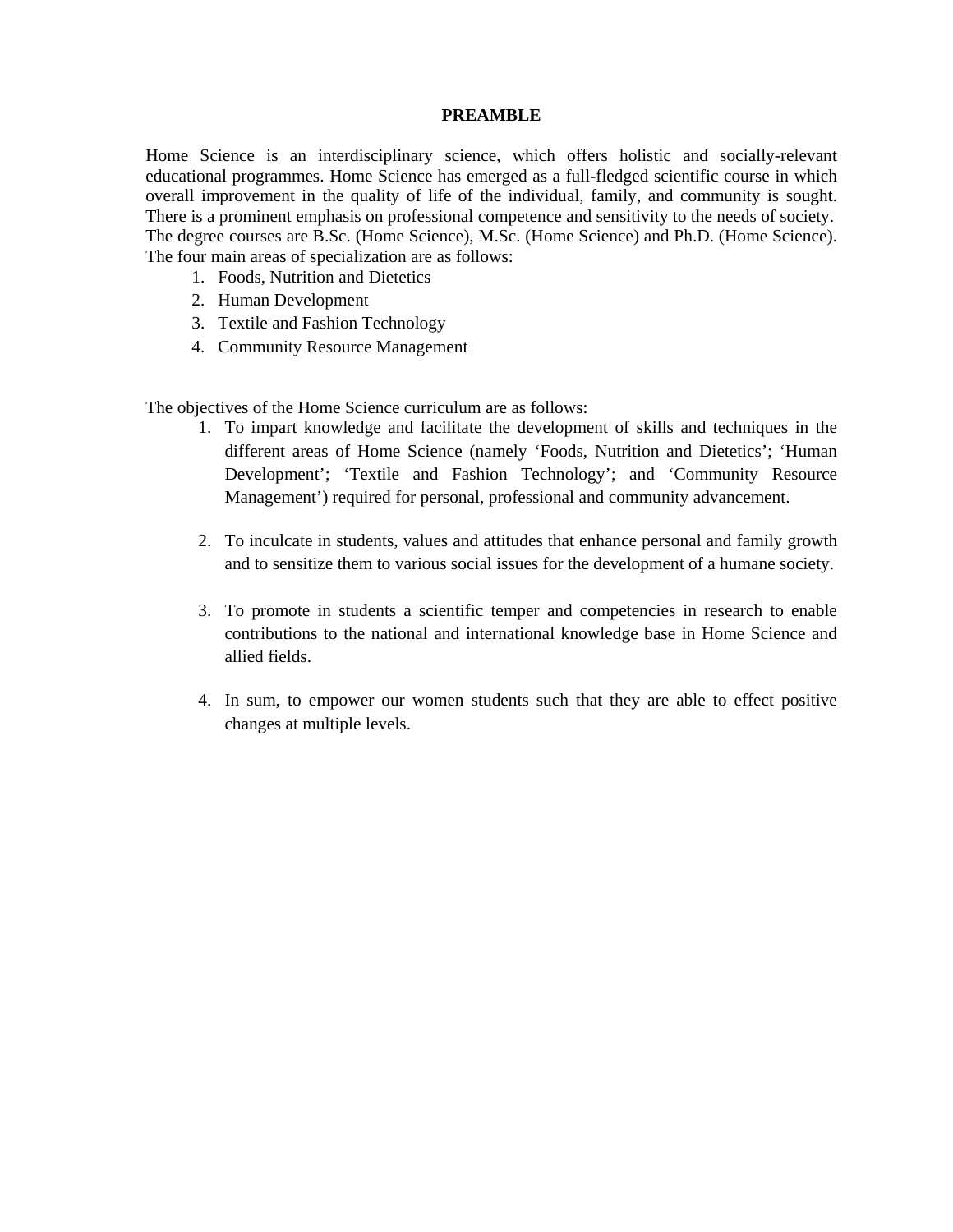| <b>COURSE</b><br><b>CODE</b> | <b>TITLE OF THE COURSE</b>                                       | <b>WORKLOAD</b> |                | NO. OF<br><b>CREDITS</b> |                             |
|------------------------------|------------------------------------------------------------------|-----------------|----------------|--------------------------|-----------------------------|
|                              |                                                                  | L               | P              | T                        | P                           |
| <b>USHS101</b>               | <b>Foundation Course</b><br>*Computer Applications (Value-Added) | 3               |                | $\overline{2}$           |                             |
| <b>USHS102</b>               | Food Science                                                     | 3               |                | 3                        |                             |
| <b>USHS103</b>               | Child Development                                                | 3               |                | 3                        |                             |
| <b>USHS104</b>               | Fibre to Fabric                                                  | 3               |                | 3                        |                             |
| <b>USHS105</b>               | Aesthetics in Interiors                                          | 3               |                | 3                        |                             |
| USHSP101                     | Food Science                                                     |                 | 3              |                          | 2                           |
| <b>USHSP102</b>              | Pattern Making and Styling for Kidswear                          |                 | 3              |                          | $\mathcal{D}_{\mathcal{L}}$ |
| USHSP103                     | Aesthetics in Interiors                                          |                 | $\overline{2}$ |                          | 2                           |
|                              |                                                                  |                 |                | 14                       | 6                           |

### **SEMESTER I**

 **Additional fee will be charged for the computer classes. Unless a student passes the Computer Examination, the student will not get the credits of the said paper.**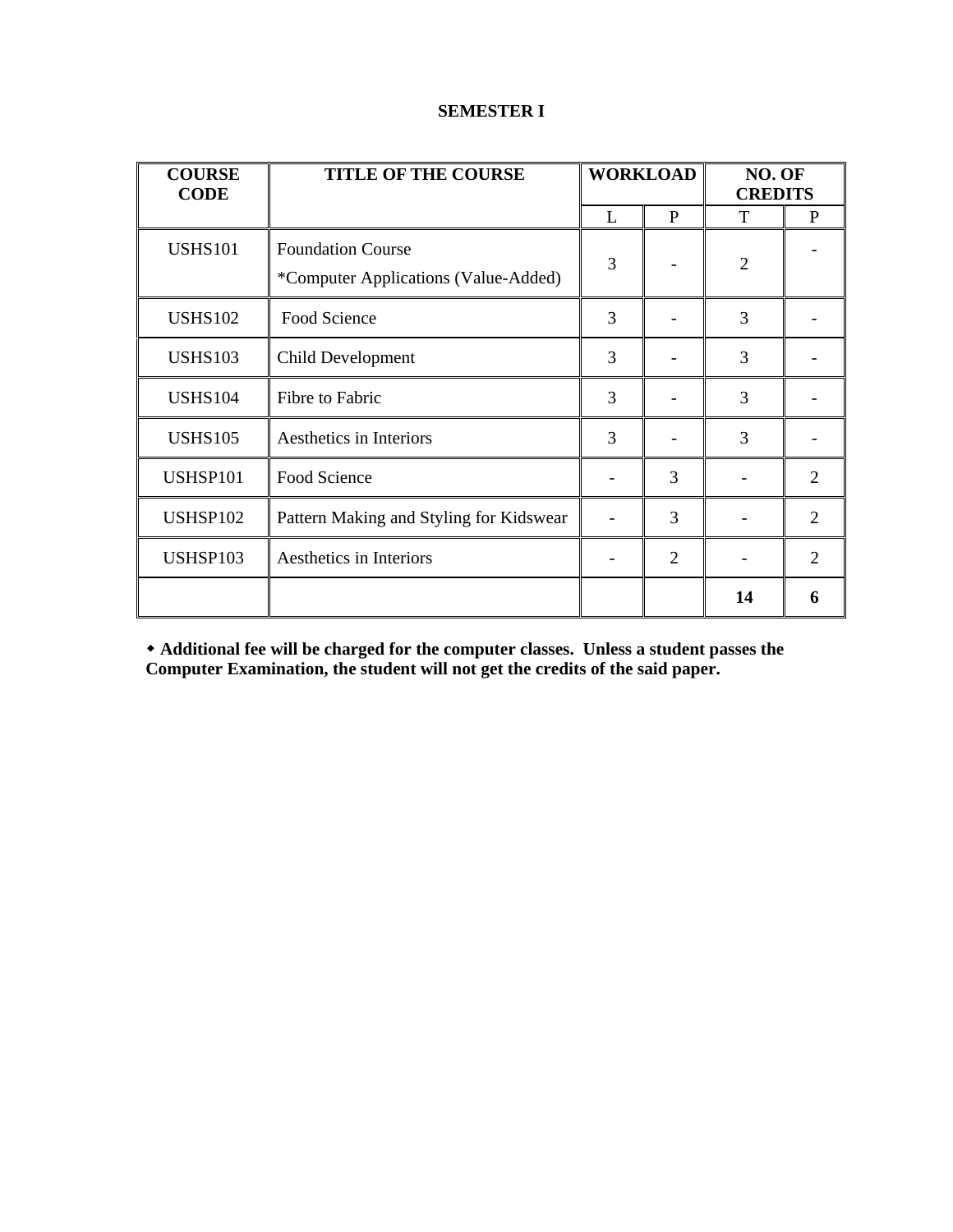| Course<br>Code | <b>Title of the Course</b> | <b>Lectures /</b><br>week | <b>Marks</b><br>allotted | <b>Credits</b><br>for the<br><b>Course</b> |
|----------------|----------------------------|---------------------------|--------------------------|--------------------------------------------|
| <b>USHS101</b> | <b>Foundation Course</b>   |                           | 100                      | 2                                          |

- 1. To facilitate students' reading, comprehension skills and vocabulary development.
- 2. To facilitate the development of values in students that will enable them to become better human beings.
- 3. To encourage personal, familial, community and professional value-grounding in students.

| Unit         | <b>Course Content</b>                                                                                                                                                                                                                                                                                                                                                                                                                     | <b>Lectures</b> |
|--------------|-------------------------------------------------------------------------------------------------------------------------------------------------------------------------------------------------------------------------------------------------------------------------------------------------------------------------------------------------------------------------------------------------------------------------------------------|-----------------|
| I            | Reading, Comprehension skills and vocabulary development<br>Abstracting and summarizing skills.<br>$\bullet$<br>Concepts of functional and reading vocabulary.<br>Importance of vocabulary and its enhancement.<br>Developing effective conversational skills.<br>Oral and written expression of ideas.                                                                                                                                   | 15              |
| $\mathbf{I}$ | Introduction to values and integrating values in life<br>a. Introduction to values<br>• Purpose of values and value education in life.<br>• Process of value clarification<br>• Challenges in living life directed by positive values and steps to<br>combat them.<br>b. Integrating values of life<br>• Acknowledging dilemmas between living different types of<br>values<br>• Resolving dilemmas in ways that promote human well-being | 15              |
| Ш            | <b>Values for Human Excellence: Part I</b><br>• Community values, focusing on environment, service, tolerance,<br>communal harmony, equality, patriotism, global vision.                                                                                                                                                                                                                                                                  | 15              |

#### **References:**

- Alder, R.B. & Rodman, G. (2000). Understanding human communication. (7th Ed.) New York: Harcourt College.
- Bhatnagar A.(2001). The journal of value education(volume 1).New Delhi: National council of research and training.
- Charles, E. (1999). Value education today A manual for teachers. Mumbai:St. Xavier's Institute of Education Society.
- Daniel, J. & Selvamony, N. (1990). Value education today: Explorations in social ethics. Madras: Madras Christian College.
- Jacob M, Dinakaralal J and Jacob R. (2002). Resource book of value education. Institute of value education, New Delhi:National Council of education research and training.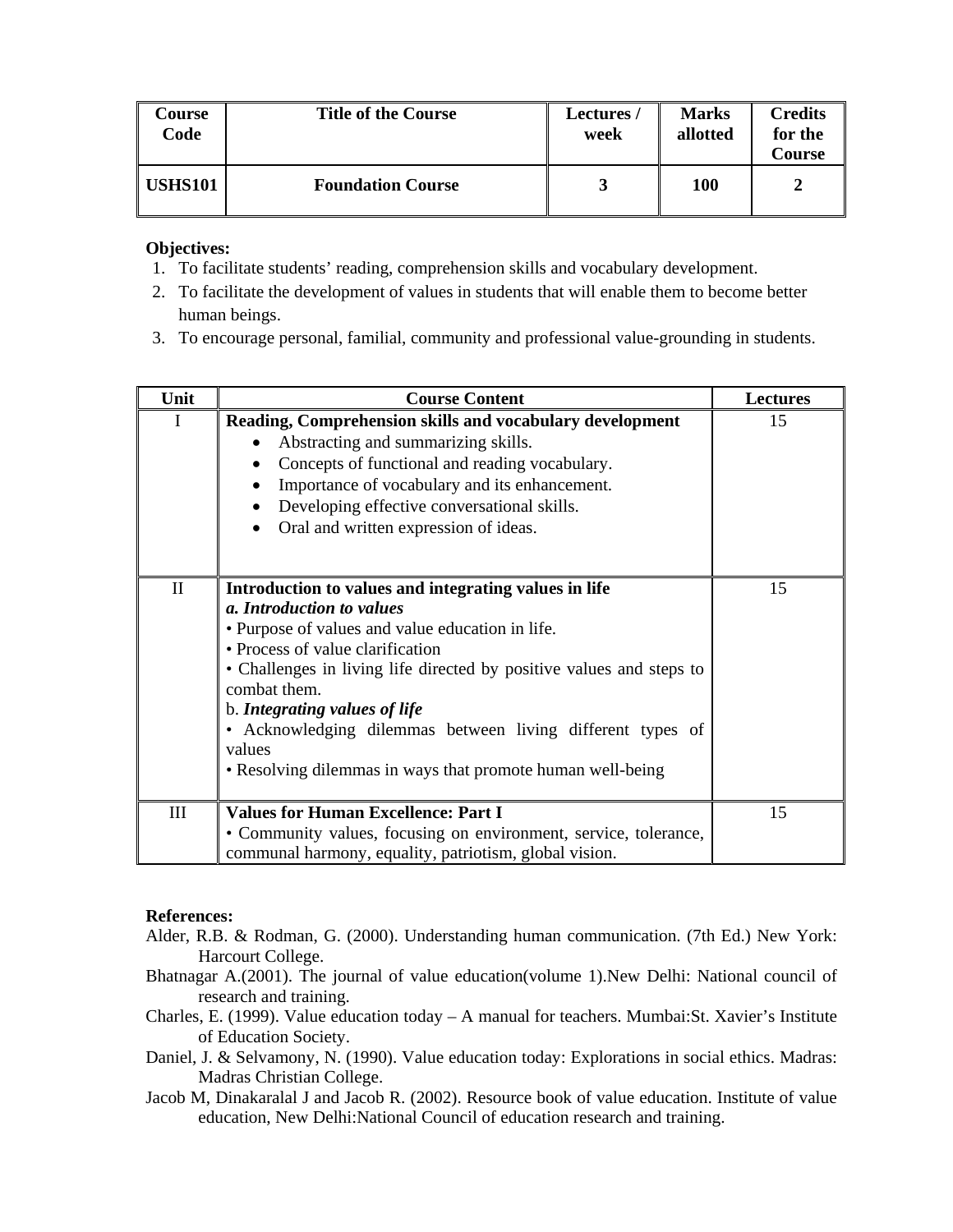Nazareth P and Waples M. (1978).Personal values. New Delhi: All India Association of Catholic Schools.

| Course<br>Code | <b>Title of the Course</b> | <b>Lectures /</b><br>week | <b>Marks</b><br>allotted | <b>Credits</b><br>for the<br>Course |
|----------------|----------------------------|---------------------------|--------------------------|-------------------------------------|
| <b>USHS102</b> | <b>Food Science</b>        |                           | 100                      |                                     |

Reader's Digest. (1997). Write better, speak better. New York: Reader's Digest Association.

# **Objectives:**

- **1.** To acquire knowledge of various concepts of Food Science, its facts and principles.
- **2**. To understand nutritional importance of various food groups.
- **3**. To develop the ability to select and apply the principles of Food Science to practical situations.

| Unit         | <b>Course Content</b>                                                                                                                                                                                                                                                             | <b>Lectures</b> |
|--------------|-----------------------------------------------------------------------------------------------------------------------------------------------------------------------------------------------------------------------------------------------------------------------------------|-----------------|
| I            | <b>Introduction to food science</b><br><b>Concept of Food Science and Nutrition.</b><br>$\bullet$<br>Reasons for cooking foods.<br>Cooking Methods-Dry heat methods and Moist heat<br>methods.                                                                                    | 15              |
|              | Introduction to various food groups - Classification, structure,<br>nutritive value, selection,, storage and elementary principles of<br>cooking involved in the following food groups:<br>a. Cereals<br>b. Pulses & Legumes<br>c. Nuts & Oilseed                                 |                 |
| $\mathbf{I}$ | <b>Introduction</b><br>food<br>various<br>groups - Classification,<br>to<br>structure, Nutritive value, selection,<br>storage and<br>elementary<br>principles of cooking involved in the following food groups:<br>d. Fats & Oils<br>e. Sugar & Jaggery<br>f. Vegetables & Fruits | 15              |
| III          | Introduction to various food groups - Classification, structure,<br>nutritive value, selection, storage and elementary principles of<br>cooking involved in the following food groups:<br>g. Milk<br>h. Eggs<br>i. Flesh Foods-Fish, Meat & Poultry<br>j. Spices & Condiments     | 15              |

# **References :**

Arora K. (1993). Theory of Cookery. New Delhi: Frank Bros. and Co. Bennion, M. (1975). Introductory Foods. New York:Mac Millan Publishing Co. Inc. Manay, N.S. (1995). Food Facts and Principles. New Delhi: New Age International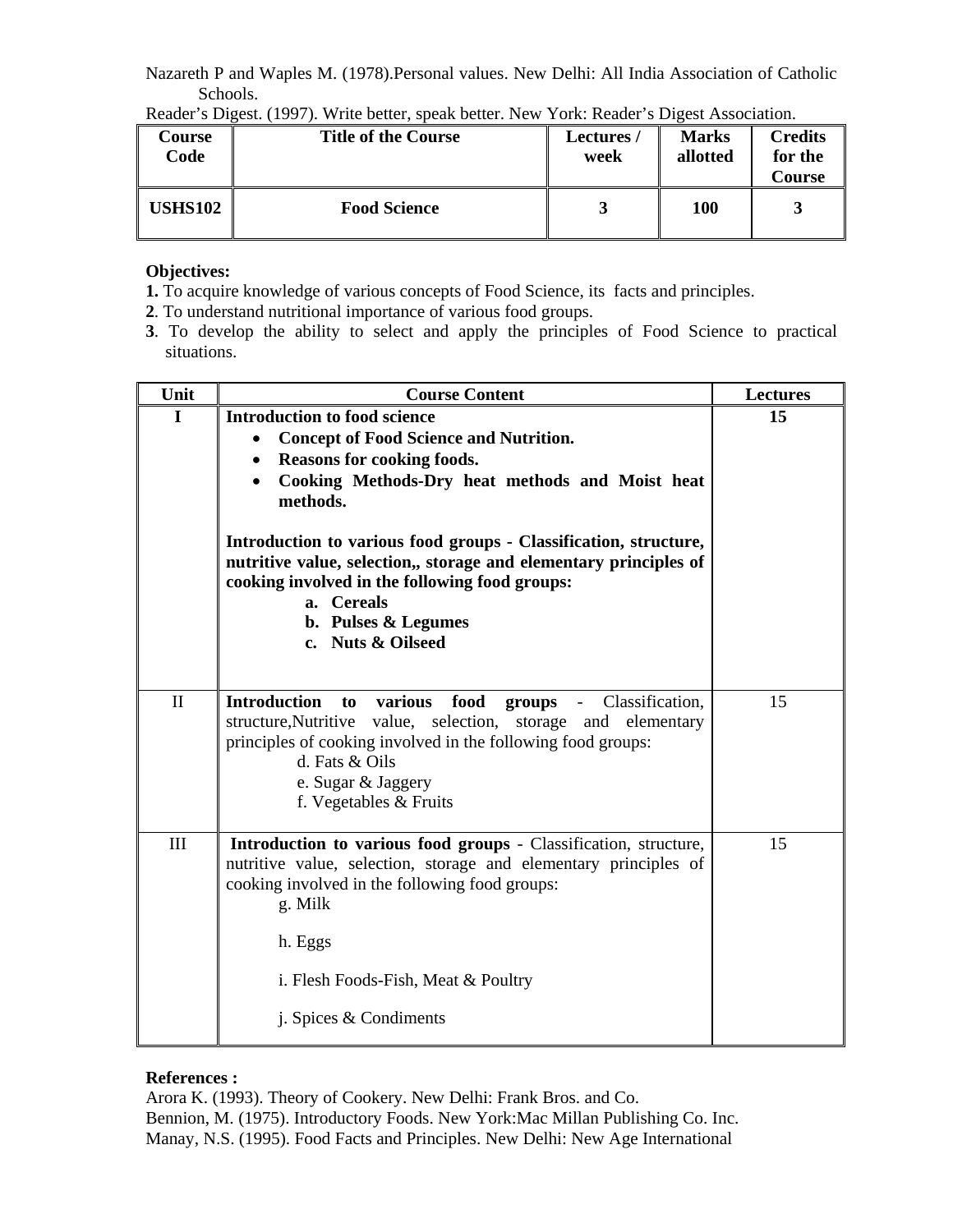Macwilliam M. (1980). Food Fundamentals. New York: John Wiley & Sane. Srilakshmi. B. (1997) Food Science. New Delhi:New Age Swaminathan, M. (1991). Food Science & Experimental Foods. Madras: Ganesh & Co.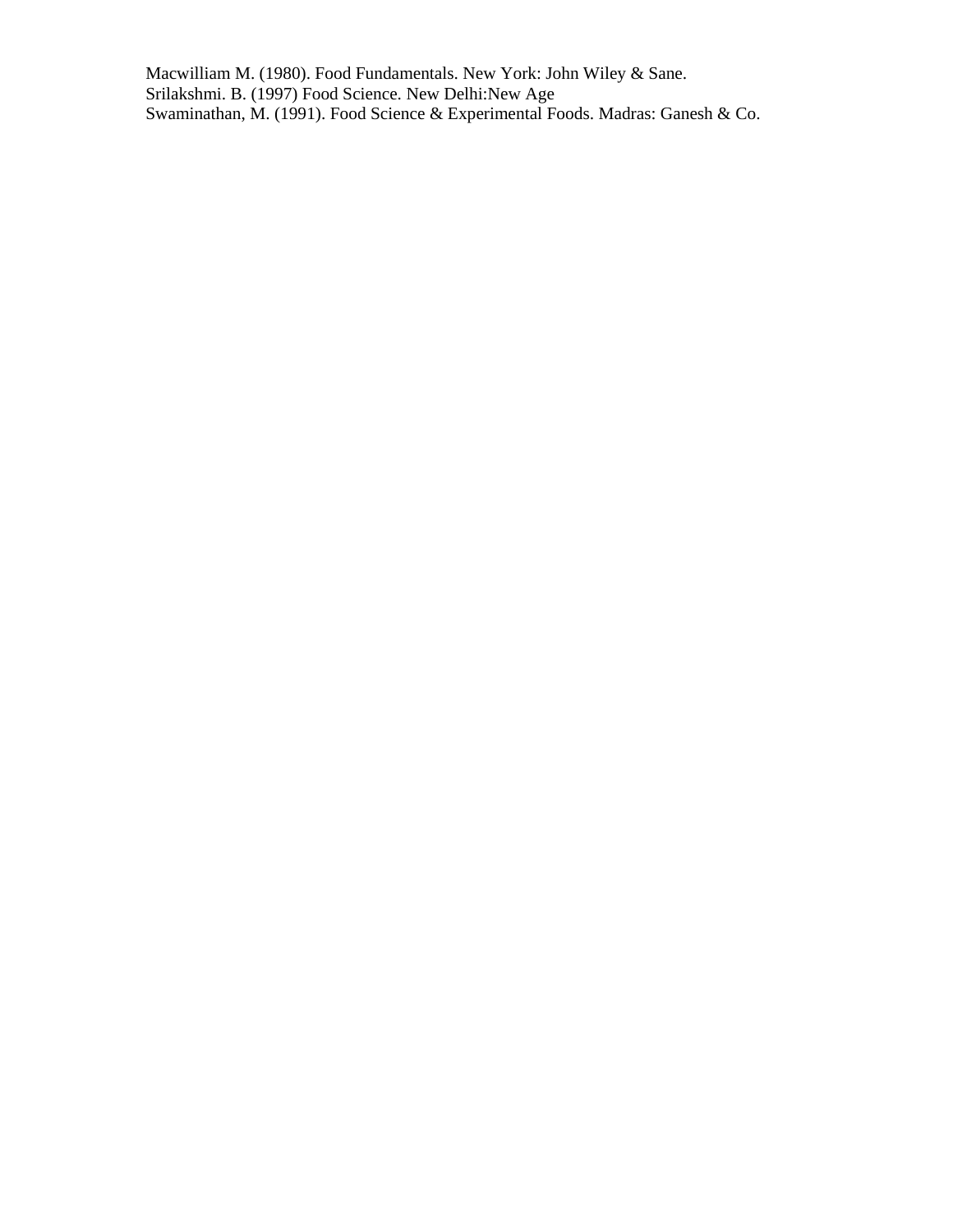| Course<br>Code | <b>Title of the Course</b> | Lectures/<br>week | <b>Marks</b><br>allotted | <b>Credits</b><br>for the<br>Course |
|----------------|----------------------------|-------------------|--------------------------|-------------------------------------|
| <b>USHS103</b> | <b>Child Development</b>   |                   | 100                      |                                     |

- 1. To introduce students to the scientific study of childhood and the principles of child development.
- 2. To help students learn about the key features of physical, motor, cognitive, language, social and emotional development in childhood, covering the period from conception to late childhood.
- 3. To create an awareness of the various factors that influence and stimulate growth and development during the prenatal period, infancy, toddlerhood, preschool years, and school years.

| Unit         | <b>Course Content:</b>                                                 | <b>Lectures</b> |
|--------------|------------------------------------------------------------------------|-----------------|
| I            | <b>Introduction, Prenatal Development, and Infancy</b>                 | 15              |
|              | (a) Importance of studying children; status of children in the world   |                 |
|              | and in India; methods of studying children                             |                 |
|              | (b) Concept of development, principles and issues of development       |                 |
|              | (nature and nurture; continuity and discontinuity; early experience    |                 |
|              | versus later experience; stages or gradual development; role of        |                 |
|              | context/culture)                                                       |                 |
|              | (c) Prenatal development                                               |                 |
|              | Stages of prenatal development and mother's experience of<br>$\circ$   |                 |
|              | pregnancy                                                              |                 |
|              | Teratology and hazards to prenatal development<br>O                    |                 |
|              | Prenatal care<br>$\circ$                                               |                 |
|              | Cultural beliefs about pregnancy<br>$\circ$                            |                 |
|              | (d) Birth and the postpartum period                                    |                 |
|              | Birth process and complications<br>O                                   |                 |
|              | Physical, emotional, & psychological adjustments in the<br>O           |                 |
|              | postpartum period                                                      |                 |
|              | Bonding<br>$\circ$                                                     |                 |
|              | (e) Physical and motor development                                     |                 |
|              | Growth patterns: cephalocaudal & proximodistal patterns<br>$\circ$     |                 |
|              | Body growth and change in infancy, early childhood, and<br>O           |                 |
|              | middle and late childhood                                              |                 |
|              | Early experience and the brain; development of the brain in<br>$\circ$ |                 |
|              | childhood                                                              |                 |
|              | Reflexes, gross motor skills, and fine motor skills<br>O               |                 |
| $\mathbf{I}$ | <b>Cognitive and Language Development in Childhood</b>                 | 15              |
|              | (a) Cognitive development                                              |                 |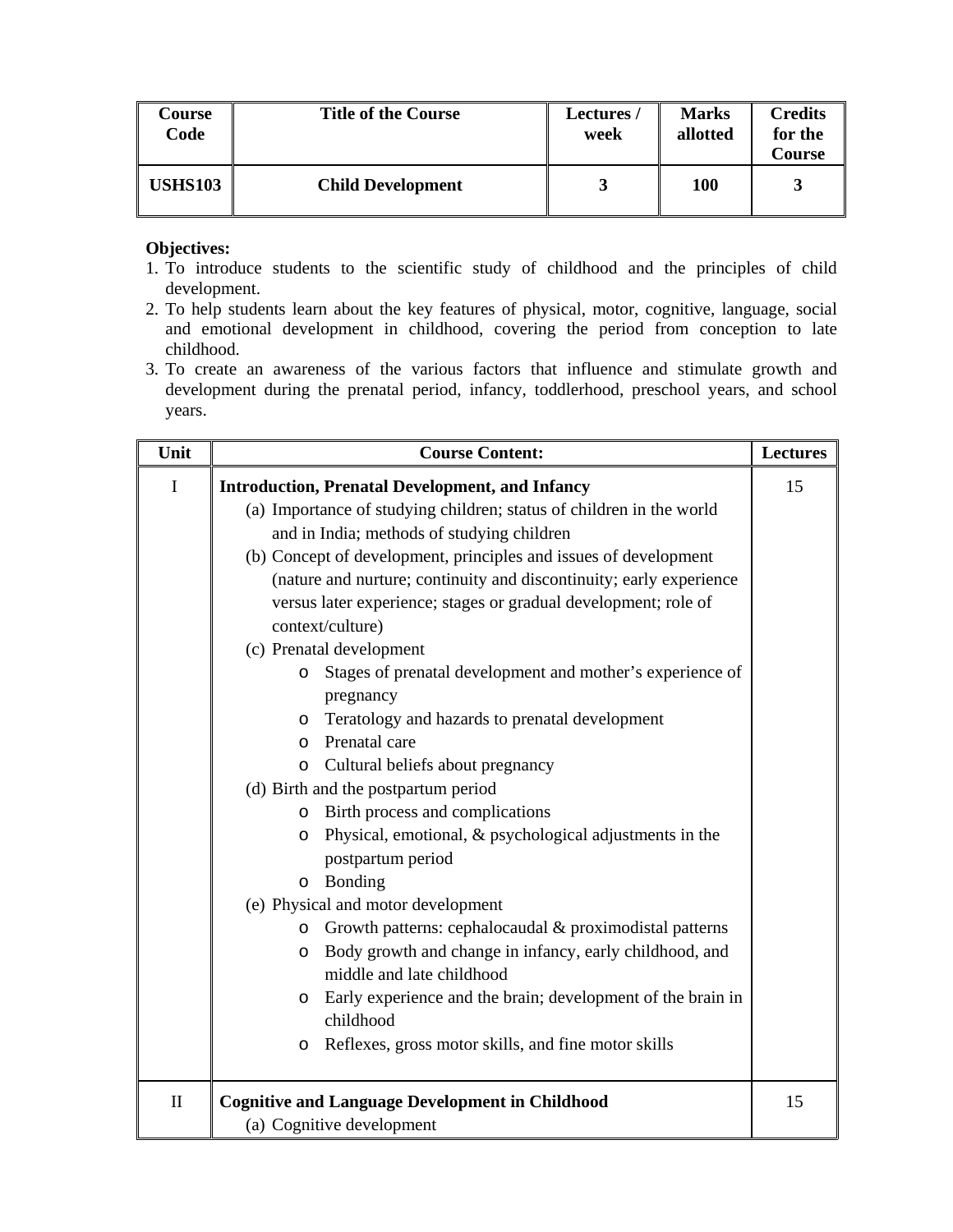|     | The course of infant and toddler cognitive development<br>O       |    |
|-----|-------------------------------------------------------------------|----|
|     | (Piaget's theory and extensions)                                  |    |
|     | Characteristics of preschooler's thought (Piaget's and<br>$\circ$ |    |
|     | Vygotsky's theories and extensions)                               |    |
|     | Preschooler's attention and memory abilities<br>$\circ$           |    |
|     | Social cognition in preschool years<br>$\circ$                    |    |
|     | Cognitive development in school years (Piaget's &<br>$\circ$      |    |
|     | Vygotsky's theories and extensions)                               |    |
|     | Concept of intelligence; individual differences in<br>$\circ$     |    |
|     | intelligence                                                      |    |
|     | (b) Language development                                          |    |
|     | o Defining language                                               |    |
|     | Language development in infancy, early childhood, and<br>O        |    |
|     | middle and late childhood                                         |    |
|     | Multingualism: advantages and challenges<br>$\circ$               |    |
|     | How parents and the family environment can facilitate<br>$\circ$  |    |
|     | language development                                              |    |
| III | <b>Social and Emotional Development in Childhood</b>              | 15 |
|     | (a) Theoretical perspectives (Freud, Erikson, and extensions)     |    |
|     | (b) Social and emotional development in infancy                   |    |
|     | Origins of reciprocity<br>$\circ$                                 |    |
|     | Attachment, stranger distress, separation anxiety<br>$\circ$      |    |
|     | Temperament<br>O                                                  |    |
|     | Sensitive period hypothesis<br>$\circ$                            |    |
|     | (c) Social and emotional development in toddlerhood               |    |
|     | Views of socialization<br>$\circ$                                 |    |
|     | Growth of sociability<br>O                                        |    |
|     | Awareness of self and others<br>$\circ$                           |    |
|     | Parent-toddler relations<br>$\Omega$                              |    |
|     | (d) Social developmental changes in early childhood               |    |
|     | Child's expanding world<br>O                                      |    |
|     | Self-control and self-management<br>O                             |    |
|     | The developing self<br>O                                          |    |
|     | (e) Social development in middle and late childhood               |    |
|     | Development of the self<br>O                                      |    |
|     | Peer relations<br>$\circ$                                         |    |
|     | Children in school<br>$\Omega$                                    |    |
|     | Functions of play<br>O                                            |    |
|     | (f) Family influences                                             |    |
|     | Quality of care<br>$\circ$                                        |    |
|     | Parenting styles and their influences<br>O                        |    |
|     | Sibling relationships<br>O                                        |    |
|     | (g) Linkages between family and peer relations                    |    |

### **References:**

DeHart, G. B., Sroufe, L. A., & Cooper, R. G. (2004). *Child development: Its nature and course* (5th ed.)*.* NY: McGraw-Hill.

Santrock, J. W. (2013). *Child development* (14<sup>th</sup> ed.). NY: McGraw-Hill.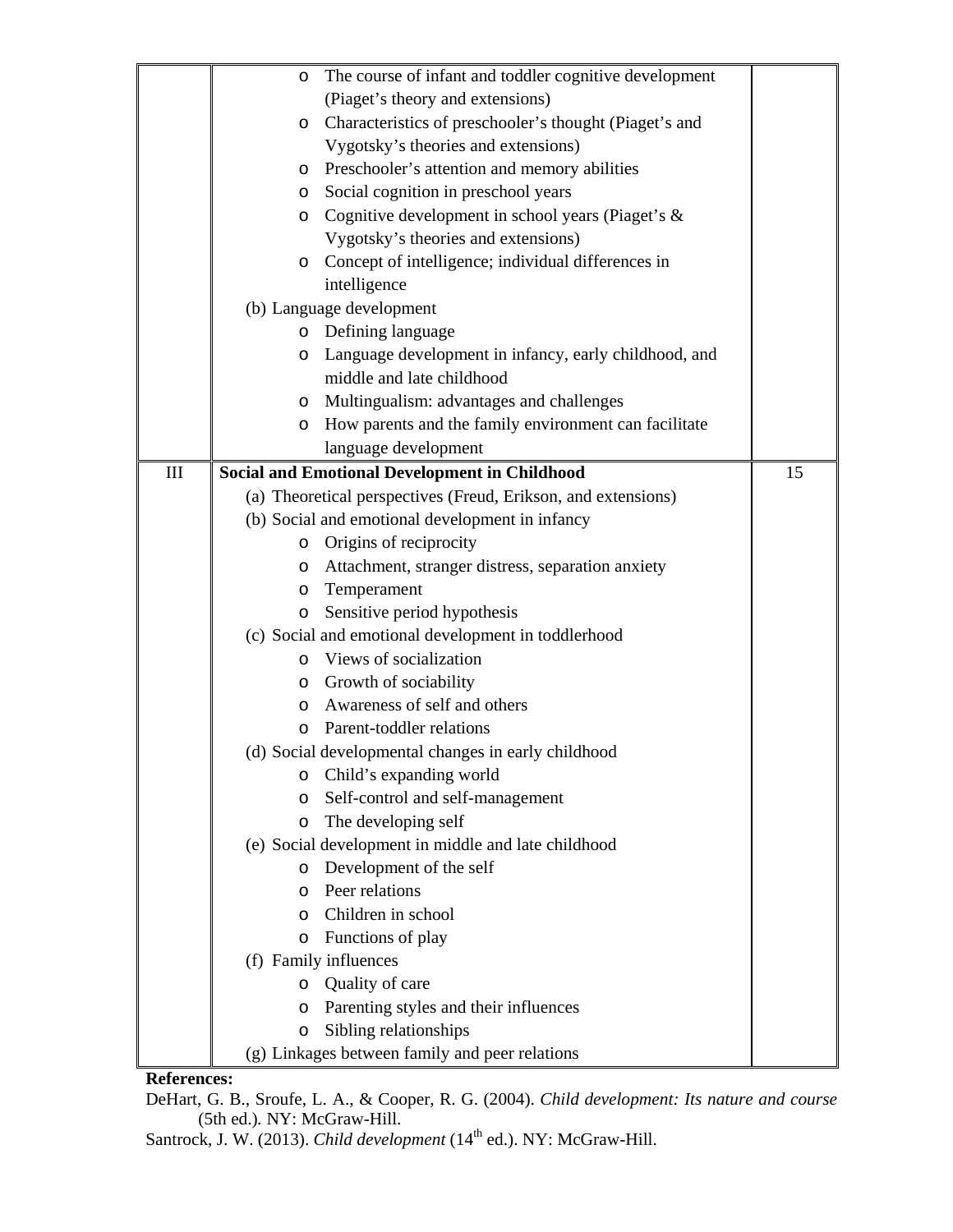Sroufe, L. A., Cooper, R. G., & DeHart, G. B. (1992). *Child development: Its nature and course.*  NY: McGraw-Hill.

| Course<br>Code | <b>Title of the Course</b> | Lectures/<br>week | <b>Marks</b><br>allotted | <b>Credits</b><br>for the<br><b>Course</b> |
|----------------|----------------------------|-------------------|--------------------------|--------------------------------------------|
| <b>USHS104</b> | <b>Fibre to Fabric</b>     |                   | 100                      |                                            |

## **Objectives:**

- 1. To introduce students to the basics of textile fibers, yarns and fabrics.
- 2. To give an insight into the new developments in textiles.
- 3. To equip students with the knowledge of the care and maintenance of textiles.

| Unit         | <b>Course Content</b>                                                                                                                                                                                                                                                                                                                                                                                                                                                                                                                                                                                                                                                                                            | <b>Lectures</b> |
|--------------|------------------------------------------------------------------------------------------------------------------------------------------------------------------------------------------------------------------------------------------------------------------------------------------------------------------------------------------------------------------------------------------------------------------------------------------------------------------------------------------------------------------------------------------------------------------------------------------------------------------------------------------------------------------------------------------------------------------|-----------------|
| I            | <b>Fibers:</b><br>Introduction to textile fibers<br>a.<br>b. Introduction to polymerization and molecular arrangement of fibers<br>c. Classification of fibers<br>d. Brief study of the cultivation/manufacturing processes, properties and<br>uses of the following major fibers:<br>i. Cotton, Jute, Linen, Wool, Silk<br>ii. Viscose Rayon<br>iii. Nylon, Polyester, Acrylic<br>e. Study of blends – blending and its advantages, common blends and<br>end uses<br>f. Brief study of minor fibers: source, properties and end uses<br>i. Natural (cellulosic): Hemp, Pina, Kapok, Banana<br>ii. Natural (proteinic): Mohair<br>iii. Synthetic: Elastomeric, Metallic, Glass, Carbon<br>g. Recent Developments | 15              |
| $\mathbf{I}$ | Yarns:<br>a. Introduction to yarns<br>b. Yarn formation: Brief history of spinning (hand and mechanical<br>spinning)<br>c. Spinning:<br>i. Yarn twist: Definition, Directions and Types of twist<br>ii.Spun yarn: Ring spinning and Open-end spinning<br>iii.Filament yarn: Monofilament, Smooth filament, Tape and<br>network yarns, Bulk continuous filament yarn<br>d. Classification of yarns: single, complex, composite<br>e. Recent Developments                                                                                                                                                                                                                                                          | 15              |
| III          | <b>Fabrics:</b><br>a. Woven: Yarn preparatory stages, parts of the loom, steps in weaving<br>and basic weaves (plain, satin, sateen and twill)<br>b. Knitted: Introduction to knitting, Weft knitting (flat and circular)<br>Warp (tricot and raschel), properties and uses<br>c. Non-woven: Definition, manufacture, properties and uses<br>d. Care labels<br>e. Recent Developments                                                                                                                                                                                                                                                                                                                            | 15              |

#### **References:**

Ajgaonkar, D. B. (1998)**.** *Knitting Technology.* Mumbai: Universal Pub. Corporation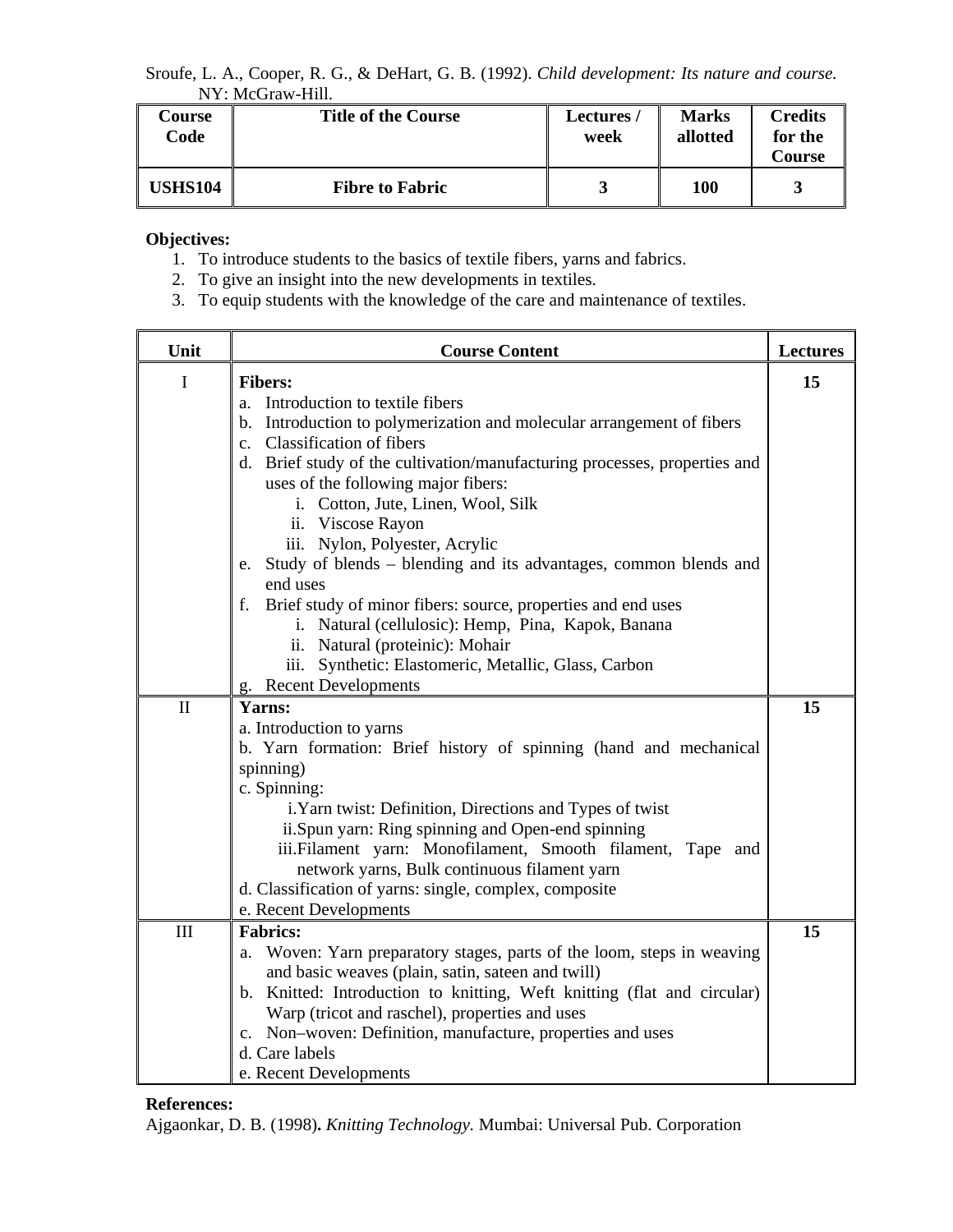- Corbman, B. P. (1985). *Textiles: Fibre to Fabric*. (6<sup>th</sup> Ed.).New York: Gregg Division/McGraw Hill
- Collier, B. J. and Phyllis, G. T. (2001). *Understanding Textiles*. New Jersey: Prentice Hall.
- Cook. J.G (2001) *Handbook of Textile fibers- Vol I* Woodhead Publishing Ltd.Cambridge
- D'Souza, N. (1998). *Fabric Care*. India: New Age International.
- Gohl, L.P.G And Velinsky L.D(2005) *Textile Science* (2<sup>nd</sup> Ed.) CBS Publishers and Distributors, New Delhi
- Gokerneshan, N (2004), *Fabric Structure and Analysis*, New age International Publishers, New Delhi
- Gong, R. H. and Wright, R. M, (2002) *Fancy Yarns: Their manufacture and application*, Woodhead Publishing Ltd, Cambridge
- Hollen, N., Saddler, J., Langford, A.L. & Kadolf, S.J. (1988). Textiles. (6<sup>th</sup> Ed). New York: Macmillan.
- Joseph, M. L. (1972).*Introductory Textile Science*.(2<sup>nd</sup> Ed.). New York: Holt, Rinehart and Winston.
- Joseph, M..L. (1975).Essentials of Textiles. New York: Holt, Rinehart and Winston.
- Mishra, S.P. (2000) A Text Book of Fibre Science and Technology, New age International Publishers, New Delhi
- Needles, H. L (2011),Textile Fibers, Dyes, Finishes and Processes, A Concise Guide, Noyes Publications, New Jersey
- Sekhri, S. (2011). Fabric Science, PHI Learning Private Ltd. New Delhi
- Shenai, V. A. (1991). Technology of Textile Processing. Vol. 1.(3rd Ed.). India: Sevak.
- Sinclair, R. (2015), Textiles and Fashion Materials, Design and Technology, Woodhead Publishing Cambridge
- Tortora, P.G. (1978). Understanding Textiles. New York: Macmillan.
- Wynne, A. (1997). Textiles The Motivate Series. London: Macmillan Education.
- Udale Jenny (2008), Textile and Fashion, AVA publishing, Switzerland
- Vidyasagar, P.V ((1998), Handbook of Textiles, Mittal Publications, New Delhi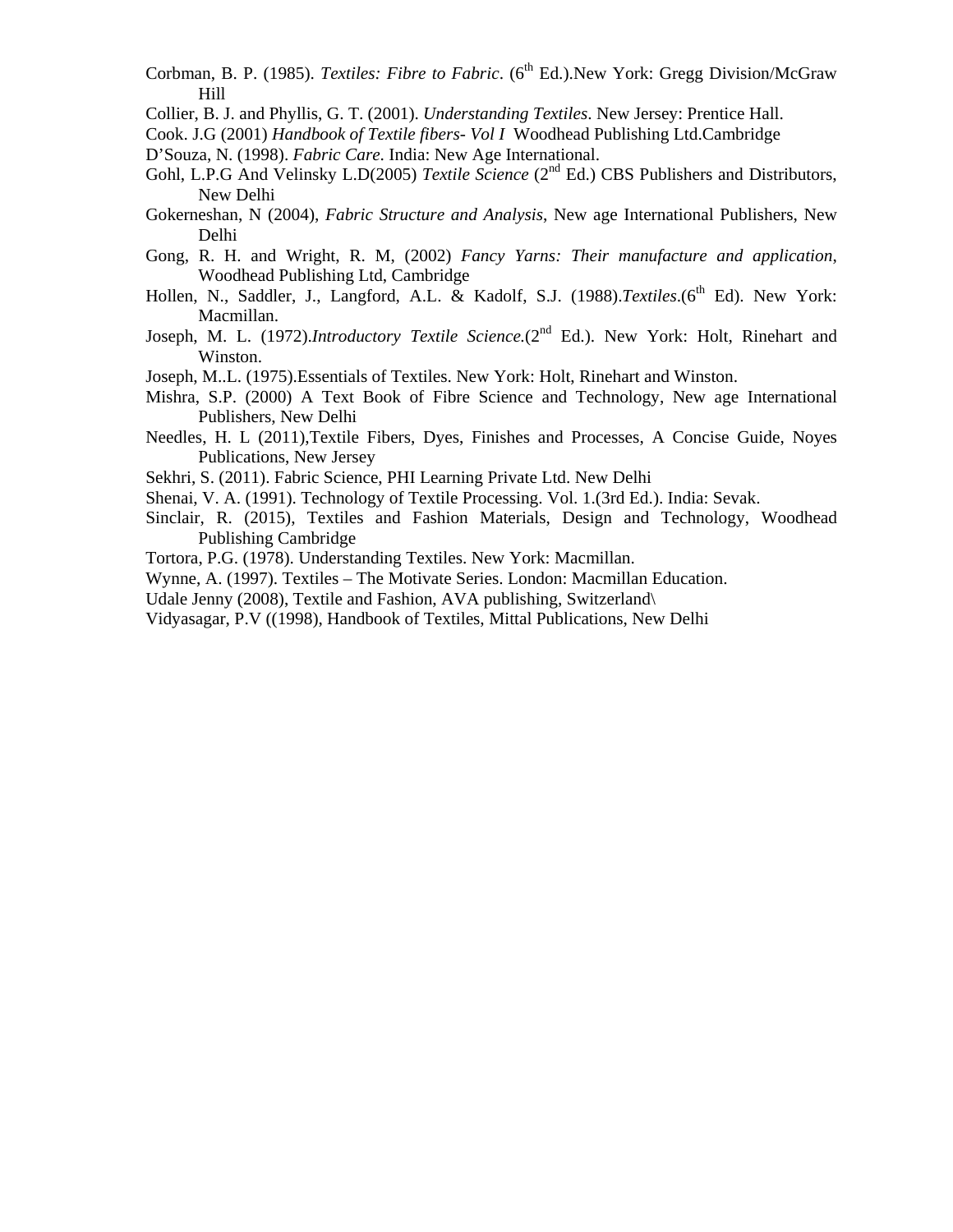| Course<br>Code | <b>Title of the Course</b>     | Lectures /<br>week | <b>Marks</b><br>allotted | <b>Credits</b><br>for the<br>Course |
|----------------|--------------------------------|--------------------|--------------------------|-------------------------------------|
| <b>USHS105</b> | <b>Aesthetics in Interiors</b> |                    | 100                      |                                     |

- 1. To help students understand the basic terminology of art and design.
- 2. To develop skills, abilities, knowledge and attitudes that will enable artistic production and creative problem solving.
- 3. To enable students to apply concepts of art and design to create aesthetically pleasing interiors.
- 4. To impart knowledge and skills for aesthetic appreciation and evaluation.

| Unit         | <b>Course Content</b>                                                                                                                                                                                                                                                                                                                                                                                                                         | <b>Lectures</b> |
|--------------|-----------------------------------------------------------------------------------------------------------------------------------------------------------------------------------------------------------------------------------------------------------------------------------------------------------------------------------------------------------------------------------------------------------------------------------------------|-----------------|
| $\mathbf I$  | <b>Basics of Design Composition</b><br>a) Objectives of Design<br>Types of Design: Structural and Decorative<br>b)<br>c) Elements of Design : Line, Form, Colour, Texture, Space , Light and<br>Pattern<br>Design Principles: Balance, Rhythm, Emphasis, Proportion, Harmony.<br>d)<br>Applications in Interior Design<br>e)                                                                                                                  | 15              |
| $\mathbf{I}$ | <b>Interior Space Planning</b><br>Factors to be considered while designing of a house: Orientation,<br>a)<br>Circulation, Privacy, Grouping of rooms, Economy<br>Ventilation<br>b)<br>Lighting<br>$\mathbf{c})$<br>Services<br>$\rm d$<br>Colour planning<br>e)<br>f)<br>Introduction of concepts of Plan and Elevation.                                                                                                                      | 15              |
| III          | <b>Interior Furnishing</b><br>Furniture<br>a)<br>Wall and Wall Finishes<br>b)<br>Doors and Door Types<br>$\mathbf{c})$<br>Window and Window Treatments<br>$\rm d$<br>Accessories for Home Decor<br>e)<br>Floor and Floor Finishes<br>f)<br>Man as a consumer of design, qualities and role of a good Interior<br>g)<br>Designer, Designing VS Decoration, Interior design as a career option<br><b>Ethics for Professional Practice</b><br>h) | 15              |

**References:**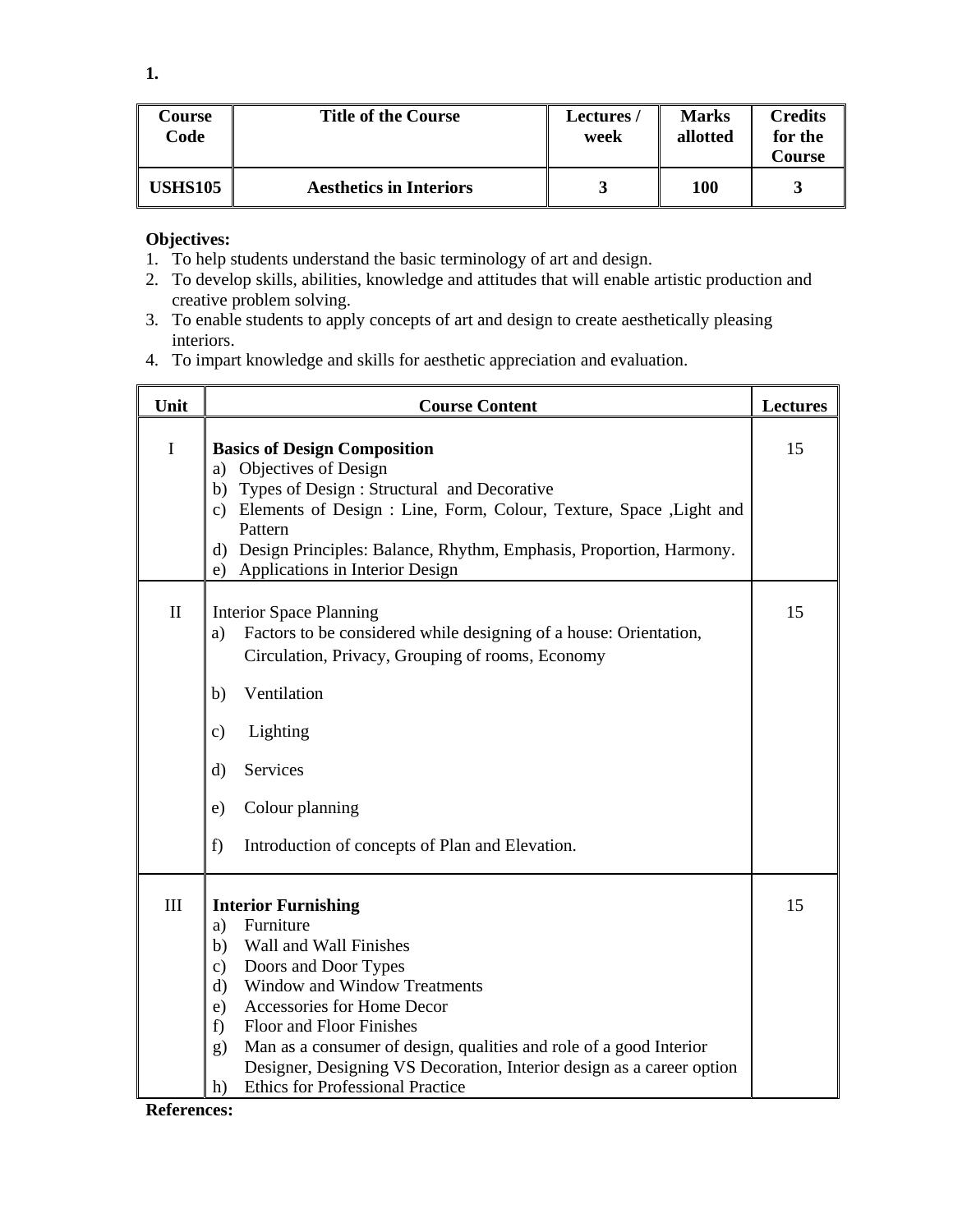- Allen. P. S. (1985). Beginnings of Interior Environment (5th Ed), Macmillan Publishing Co. London.
- Bhatt. P. & Goenka S. (2001); Foundation of Art & Design (2nd Ed). Lakhani Book Depot. Mumbai

Cliffton C., Mogg & Paine. M. (1988). The Curtain Book. Reed International Books. New York.

Craig. H. T. (1987). Homes with Character. Glencoe Publishing Co. Inc. U.S.A.

Gilliat M. (1986). The Decorating Book. Library of Congress Cataloguing Publications, Great Britain.

Lewis E. L. (1980). Housing Decisions, The Good Heart, Willcox Co. Inc. Great Britain.

Seetharaman. P. & Pannu. P. (2005). Interior Design & Decoration. First Edition, CBS Publishers & Distributors. New Delhi.

| Course<br>Code  | <b>Title of the Course</b> | Periods<br>week | <b>Marks</b><br>allotted | <b>Credits</b><br>for the<br>Course |
|-----------------|----------------------------|-----------------|--------------------------|-------------------------------------|
| <b>USHSP101</b> | <b>Food Science</b>        |                 | 50                       |                                     |

## **Objectives:**

To familiarize the students with:

- 1. Common ingredients, devices and equipments and their functionality available for food preparation.
- 2. Different cooking methods and techniques used while food preparation.
- 3. Principles involved in the preparation of different foods and their application
- 4. Concept of food quality.

| Unit         | <b>Course Content</b>                                                                                                                                                                                                                                                       |    | <b>Periods</b> |
|--------------|-----------------------------------------------------------------------------------------------------------------------------------------------------------------------------------------------------------------------------------------------------------------------------|----|----------------|
| $\mathbf I$  | <b>Experimental Cookery</b><br>• Introduction to different terms, equipments and methods used in<br>cookery<br>· Sugar cookery<br>Stages of sugar cookery<br>Crystalline and Non-crystalline sugar candies<br>Role of fats in cookery<br>• Factors affecting fat absorption | 15 |                |
| $\mathbf{I}$ | <b>Starch Cookery</b><br>• Gluten formation<br>• Effect of moist heat                                                                                                                                                                                                       | 15 |                |
| III          | <b>Pectin Gel formation</b><br>• Jams, Jellies, Marmalades<br><b>Cooking of Protein Foods</b><br>• Protein gelation, denaturation and coagulation<br>• Effect of heat, acid and enzymes on protein<br>• Role of egg in cookery                                              | 15 |                |

#### **References:**

Jamesen, K. (1998). Food Science laboratory manual New Jersey. Prentice Hall. Inc.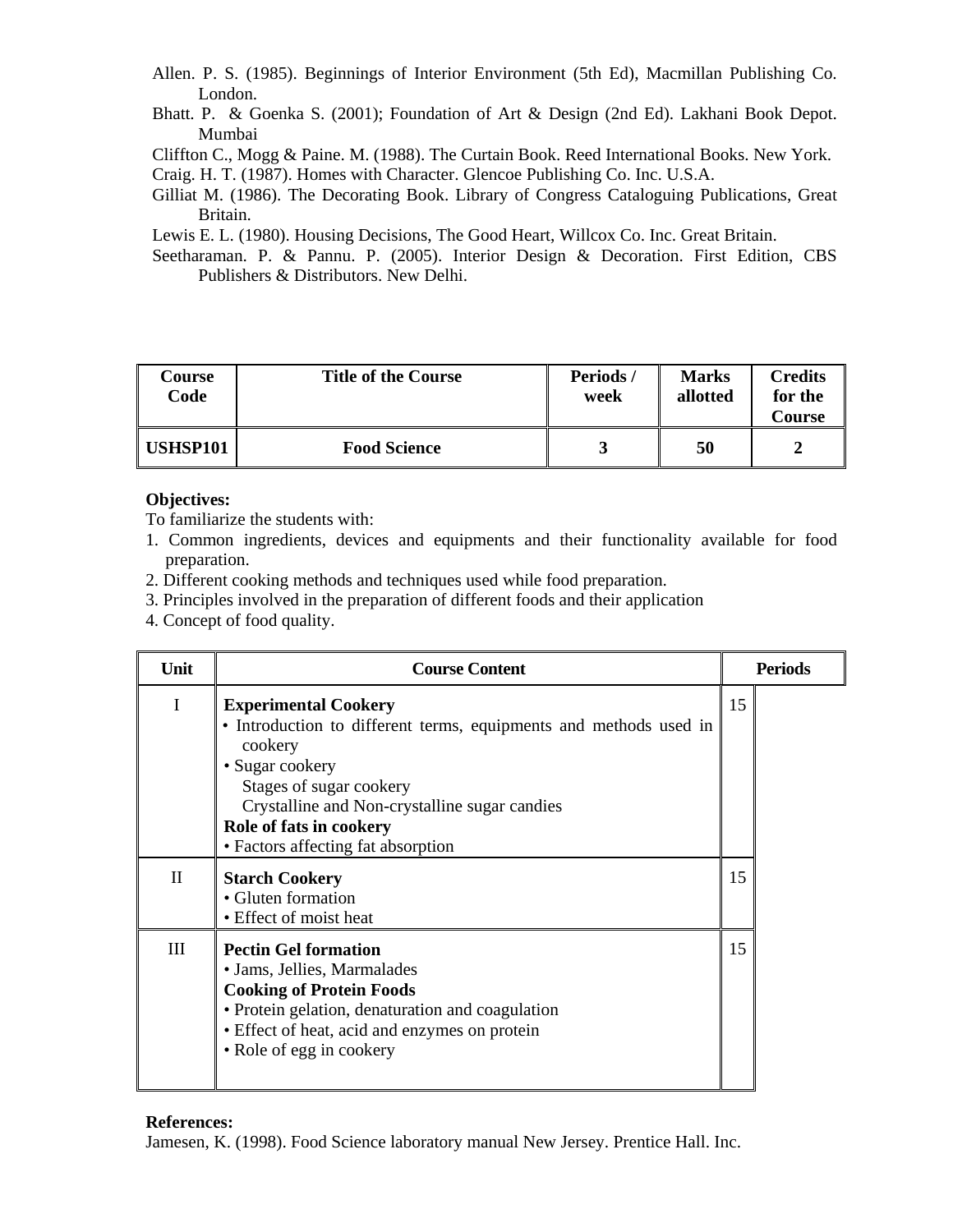Mcwilliams, M. (1984). Experimental foods laboratory manual. New Delhi: Surjeet Publication.

Mcwilliams, M. (1997). Foods experimental perspective. (3rd Ed.) New Jersey. Merill/Prentice Hall.

Sethi, M and Rao, S.E. (2001). Food science experiments and applications. New Delhi. CBS Publishers and Distributors

| Course<br>Code | <b>Title of the Course</b>                     | Periods/<br>week | <b>Marks</b><br>allotted | <b>Credits</b><br>for the<br>Course |
|----------------|------------------------------------------------|------------------|--------------------------|-------------------------------------|
| USHSP102       | <b>Pattern Making and Styling for Kidswear</b> |                  | 50                       | 2                                   |

## **Objectives:**

- 1. To introduce basic styling and pattern drafting.
- 2. To create interest in the subject by application of fundamentals of clothing.
- 3. To introduce the basic techniques of clothing construction.

| Unit  | <b>Course Content</b>                                                                       | <b>Periods</b> |
|-------|---------------------------------------------------------------------------------------------|----------------|
| I     | <b>Introduction:</b>                                                                        | 15             |
|       | Pattern cutting tools                                                                       |                |
|       | Sewing equipment: its use and care                                                          |                |
|       | <b>Fundamentals:</b>                                                                        |                |
|       | Preparing woven fabrics for cutting: straightening and<br>$\bullet$<br>blocking of fabrics  |                |
|       | Hand sewing techniques (Bastings/Slip stitch and Hemming)                                   |                |
|       | Seams (Plain, Run and fell, French, Lapped, Double sewn,<br>Pinked)                         |                |
|       | Fasteners (Press button, Button and buttonhole, Pant hook and<br>bar, Velcro, Hook and eye) |                |
|       | Piping, Bias Facing and Fitted Facing (Concave/Convex/Inner<br>corner/Outer corner)         |                |
|       | Edge finishing (Groove and Edge, Edging with laces)                                         |                |
|       | <b>Basic Blocks and Sleeve</b>                                                              |                |
| $\Pi$ | <b>Surface embellishment</b>                                                                | 15             |
|       | Embroidery<br>$\bullet$                                                                     |                |
|       | Fabric painting                                                                             |                |
|       | Stencil printing                                                                            |                |
|       | Making of embellished accessory for example bag/pouch                                       |                |
|       | <b>Wardrobe Styling</b>                                                                     |                |
|       | Exploring types of garments in kids' wardrobe learning to coordinate                        |                |
|       | mix-n-match and style attire to create different looks by accessorizing                     |                |
|       | with suitable footwear/head-gears/scarves/ties/belts/bows/sashes/hair-                      |                |
|       | dos/jewelry, etc.                                                                           |                |
|       | Dressing up for specific occasion for example                                               |                |
|       | sports/picnics/casual/playwear as per kids body types and lifestyles                        |                |
| III   | <b>Basic Clothing Concepts</b>                                                              | 15             |
|       | Introducing body measurements                                                               |                |
|       | Reading design drawings and patterns with various yokes/                                    |                |
|       | pleats/gathers/necklines/sleeves/garment openings.                                          |                |
|       | Basic drawing and planning garment details<br>$\bullet$                                     |                |
|       | Understanding and selecting fabrics                                                         |                |
|       | Adaptation of basic blocks to draft patterns for kidswear namely                            |                |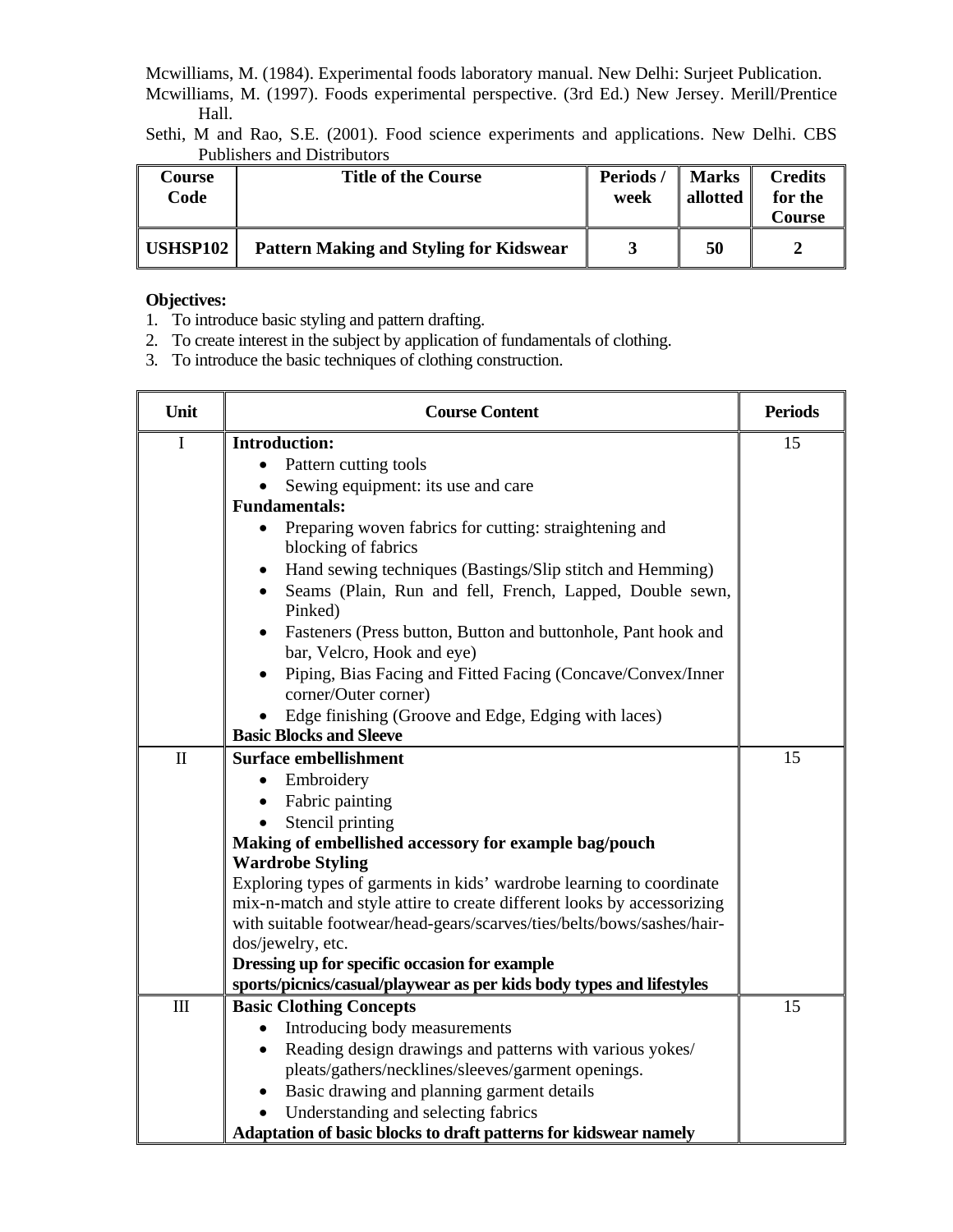#### **The course includes:**

- Planning and styling of garments with different garment details and adorning with different embellishing techniques (after having browsed through pattern books and Internet).
- Basic sketching for comprehending garment patterns.
- Flat pattern down-scaled for the journal sheets.
- Pattern constructions full scale.
- Journal as a compilation of drawings, patterns and swatches with colorful photographic presentations.
- Basic concepts of clothing to be incorporated in the garments or may be taught in the form of samples.
- Some instructional classes may be used as make-up periods and for conducting examinations as per predetermined schedules.

#### **References:**

Cunningham G. (1969). *Singers Sewing Book*, New York: Singer Co. Ltd.

- Gardiner, W. (2003). *Encyclopedia of Sewing Techniques*, Kent: Search Presshold.
- Jewel, R. (2000). *Encyclopedia of Dress Making.* (1<sup>st</sup> Ed.) New Delhi: A.P.H. Publishing Corporation.
- McCall`s. (1964). *Sewing in Colour*. London: The Hamlyn Publishing Group Ltd.
- Reader's Digest (1993). *Step by Step Guide: Sewing and Knitting*, Auckland: Reader's Digest.
- Zarapkar, T. (1981). *Zarapkar System of Cutting*, Mumbai: Zarapkar Tailoring College.
- Buckley, C. and McAssey J., (2011). *Basic Fashion Design 08 styling,* Bloomsbury: London.
- Marian L Davis, (1996). *Visual Design and Dress*, Third Edition, Prentice Hall: New Jersey.
- Suzanne G Marshall, Hazel O Jackson (2000). *Individuality in Clothing and Personal Appearance*, Prentice Hall, New Jersey.
- Caroline Tatham and Julian Seaman, (2003). *Fashion Designing and Drawing Course*, London: Thames and Hudson Publishers.
- Harold Carr, (1992). *Fashion Design and Product Development,* John Wiley and Son Inc.: NewYork.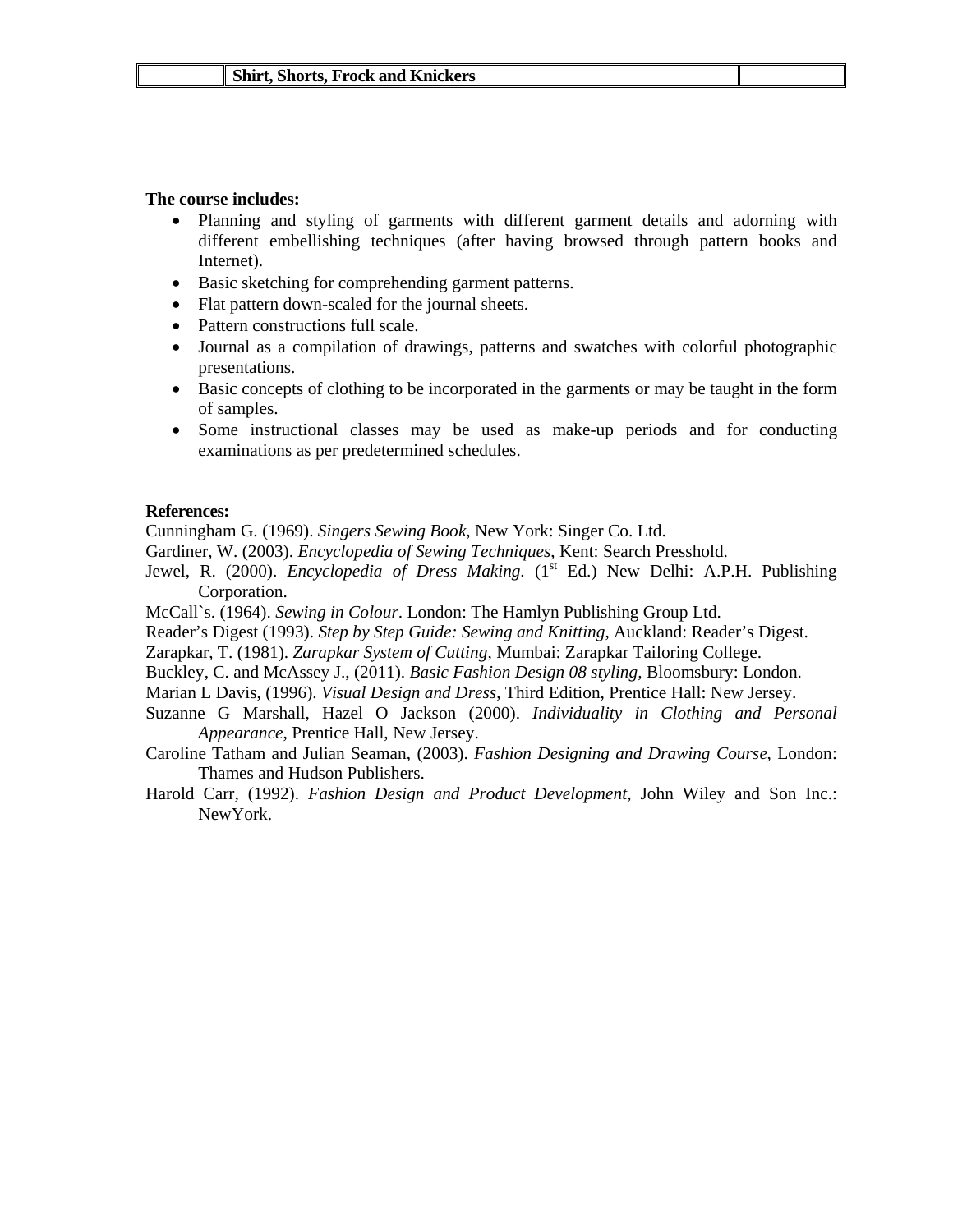| Course<br>Code  | <b>Title of the Course</b>     | Periods/<br>week | <b>Marks</b><br>allotted | <b>Credits</b><br>for the<br>Course |
|-----------------|--------------------------------|------------------|--------------------------|-------------------------------------|
| <b>USHSP103</b> | <b>Aesthetics in Interiors</b> |                  | 50                       |                                     |

- 1. To help learn the relationships that characterizes art and design practice.
- 2. To enable students to explore theories and apply principles of aesthetics and art criticism to theorize your own artwork.
- 3. To encourage experimentation with traditional and contemporary materials, technical processes and methods.
- 4. To impart knowledge and skills for aesthetic appreciation and evaluation.

| Unit        | <b>Course Content</b>                                                                                                                                                                                                                                                             | <b>Periods</b> |
|-------------|-----------------------------------------------------------------------------------------------------------------------------------------------------------------------------------------------------------------------------------------------------------------------------------|----------------|
| I           | <b>Concept of Colour:</b><br>Dimensions of colours<br>$a_{-}$<br>Colour systems : Prang and Itten's Star<br>$\mathbf b$ .<br>Planning Colour Harmonies: Related and Complimentary<br>$\mathbf{c}$ .<br>Application of Colour Harmonies in Interior and Exterior<br>d.<br>design   | 10             |
| $_{\rm II}$ | <b>Presentation techniques</b><br>Material, Media & tools: Water Colours, Pen, Ink, Charcoal,<br>a.<br>Pencil, Brushes.<br>Effect of lines to represent textures.<br>b.<br>Rendering with Pen & Ink.<br>$\mathbf{c}$ .<br>Rendering of various materials: signs and symbols<br>d. | 10             |
| III         | <b>Drafting and Presentation of Drawings</b><br>Drafting tools & medium<br>a.<br>Lines<br>$\mathbf{b}$ .<br>Lettering<br>$c_{\cdot}$<br>Dimensions<br>d.<br>Drafting a single room - Plan and Elevation<br>e.<br>f.<br><b>Understanding Architectural Drawings</b>                | 10             |

#### **References:**

Craig. H. T. (1987). Homes with Character. Glencoe Publishing Co. Inc. U.S.A.

- Damhorst. M. L., Miller. K. A. & Michelman. S. O. (2001). The meaning of Dress. Fairchild Publishing . New York.
- Diane. T. & Cassidy T. (2005). Colour Forecasting. Blackwell Publishing Co. Great Britain.
- Gill. R. W. (1994). Rendering with Pen & Ink. Thames & Hudson Ltd. London.
- Hauser. P. W. (1994). Greeting Card & Gift Wrap. North Light Books, Ohio.
- Hendy J. (1997). Balconies & Roof Gardens. New Holland Publishers (UK) Ltd. U.K.
- Hiney. I. M. (1998). Fabric Covered Boxes. Sterling Publishing Co. Inc. New York.
- Lehri. R. M. (1999) Folk Designs & Motifs from India. Dover Publications Inc. New York.

Sheen. J. (1992). Flower Crafts. Salamander Books Ltd. New York.

Wilson. J. (2005). Handbook of Textile Design – Principles, Processes & Practice. Woodhead Publishing Ltd. England.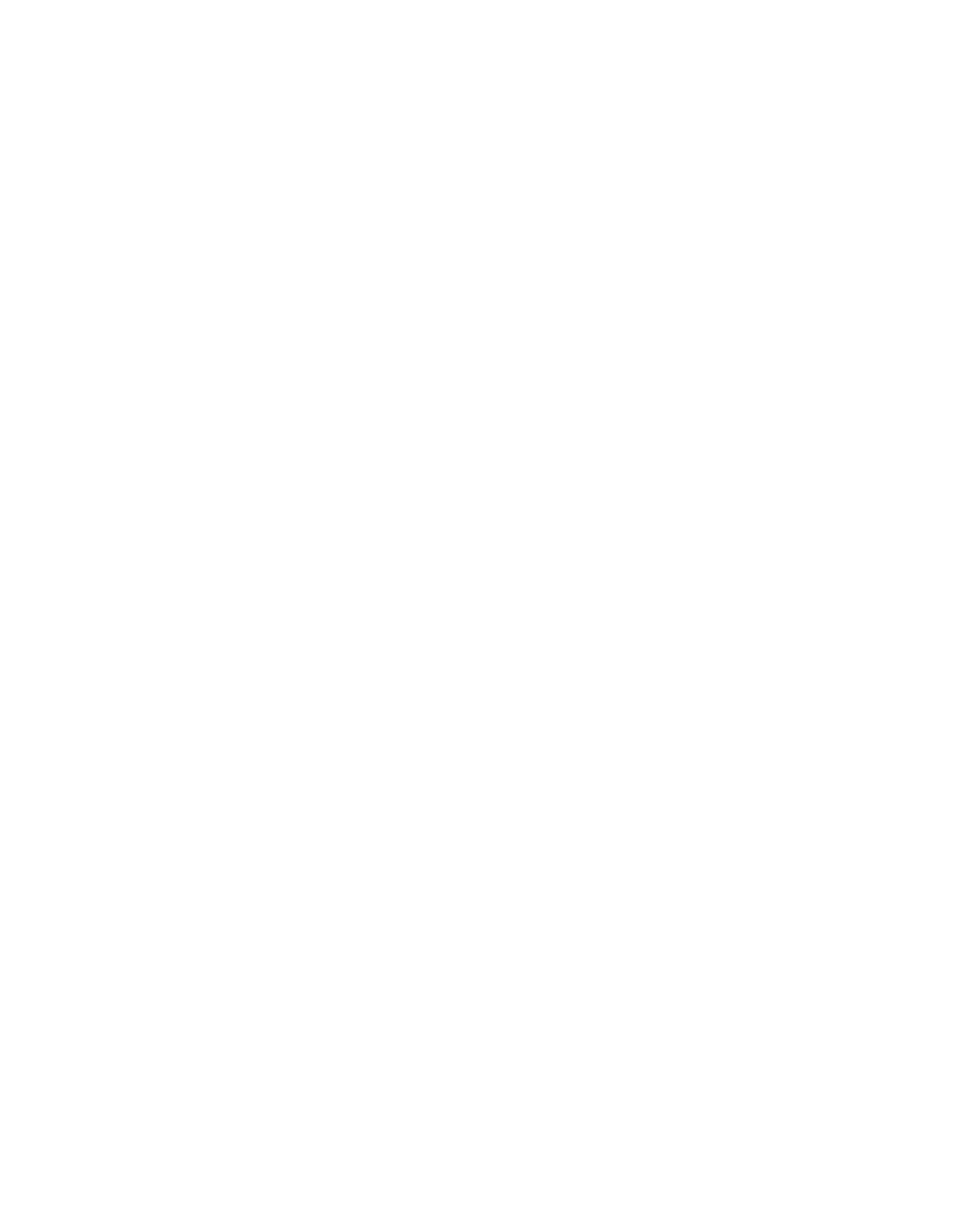# **SEMESTER II**

| <b>COURSE</b><br><b>CODE</b> | <b>TITLE OF THE COURSE</b>                          | <b>WORKLOAD</b> |                | NO. OF<br><b>CREDITS</b> |                             |
|------------------------------|-----------------------------------------------------|-----------------|----------------|--------------------------|-----------------------------|
|                              |                                                     | L               | P              | T                        | $\mathbf{P}$                |
| <b>USHS201</b>               | <b>Foundation Course</b>                            | 3               |                | $\overline{2}$           |                             |
| <b>USHS202</b>               | <b>Basic Nutrition</b>                              | 3               |                | 3                        |                             |
| <b>USHS203</b>               | <b>Adolescent Development</b>                       | 3               |                | 3                        |                             |
| <b>USHS204</b>               | Psychology of Clothing                              | 3               |                | 3                        |                             |
| <b>USHS205</b>               | Introduction to Tourism and Hospitality<br>Industry | 3               |                | 3                        |                             |
| USHSP201                     | Introductory Food Analysis and<br>Biochemistry      |                 | 3              |                          | $\mathcal{D}_{\mathcal{L}}$ |
| <b>USHSP202</b>              | Garment Construction and Styling for<br>Kidswear    |                 | 3              |                          | $\overline{2}$              |
| USHSP203                     | Skills for the Hospitality Industry                 |                 | $\overline{2}$ |                          | $\mathcal{D}_{\mathcal{L}}$ |
|                              |                                                     |                 |                | 14                       | 6                           |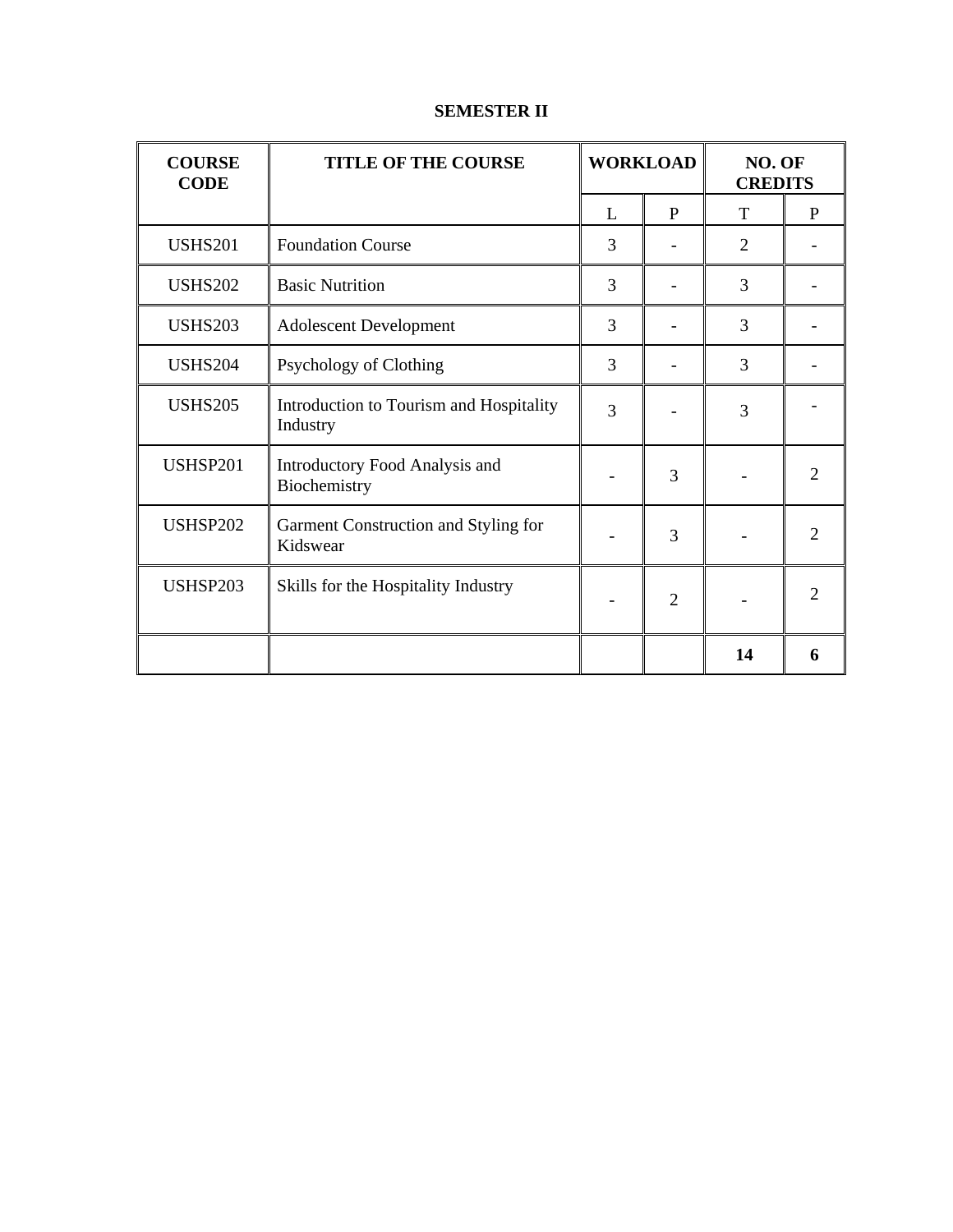| Course<br>Code | <b>Title of the Course</b> | <b>Lectures /</b><br>week | <b>Marks</b><br>allotted | <b>Credits</b><br>for the<br>Course |
|----------------|----------------------------|---------------------------|--------------------------|-------------------------------------|
| <b>USHS201</b> | <b>Foundation Course</b>   |                           | 100                      | 2                                   |

- 1. To foster the development of professional values to enhance career success.
- 2. To develop a sense of professional etiquette in the students.
- 3. To facilitate the development of values in students that will enable them to become better human beings.
- 4. To encourage personal, familial, community and professional value-grounding in students.

| Unit         | <b>Course Content</b>                                                                                                                                                                                                                                                                                                                                                                                                                                                                     | <b>Lectures</b> |
|--------------|-------------------------------------------------------------------------------------------------------------------------------------------------------------------------------------------------------------------------------------------------------------------------------------------------------------------------------------------------------------------------------------------------------------------------------------------------------------------------------------------|-----------------|
| 1            | <b>Values for Human Excellence: Part II</b><br>a. Professional values: Honesty, service for value, commitment,<br>dedication, determination, punctuality, loyalty.<br>b. Professional etiquette<br>• Definition of and need for professional etiquette<br>• Aspects of professional etiquette (punctuality, regularity, honoring<br>appointments and meetings, dress code).                                                                                                               | 15              |
| $\mathbf{I}$ | <b>Values for human Excellence: Part III</b><br>Personal values                                                                                                                                                                                                                                                                                                                                                                                                                           | 15              |
| III          | <b>Value System of great personalities :</b><br>Concept and meaning of a great life.<br>• Life stories of achievers (Indian and global) in various<br>fields like science, entrepreneurship, leadership,<br>administration, social work, human rights, creativity and<br>arts, sports, environmental concerns.<br>Principles which have guided the lives of successful<br>$\bullet$<br>personalities.<br>Possibilities of integrating similar values in day-to-day<br>$\bullet$<br>lives. | 15              |

#### **References:**

- Alder, R.B. & Rodman, G. (2000). Understanding human communication. (7th Ed.) New York: Harcourt College.
- Bhatnagar A.(2001). The journal of value education(volume 1).New Delhi: National council of research and training.
- Charles, E. (1999). Value education today A manual for teachers. Mumbai:St. Xavier's Institute of Education Society.
- Daniel, J. & Selvamony, N. (1990). Value education today: Explorations in social ethics. Madras: Madras Christian College.
- Jacob M, Dinakaralal J and Jacob R. (2002). Resource book of value education. Institute of value education, New Delhi:National Council of education research and training.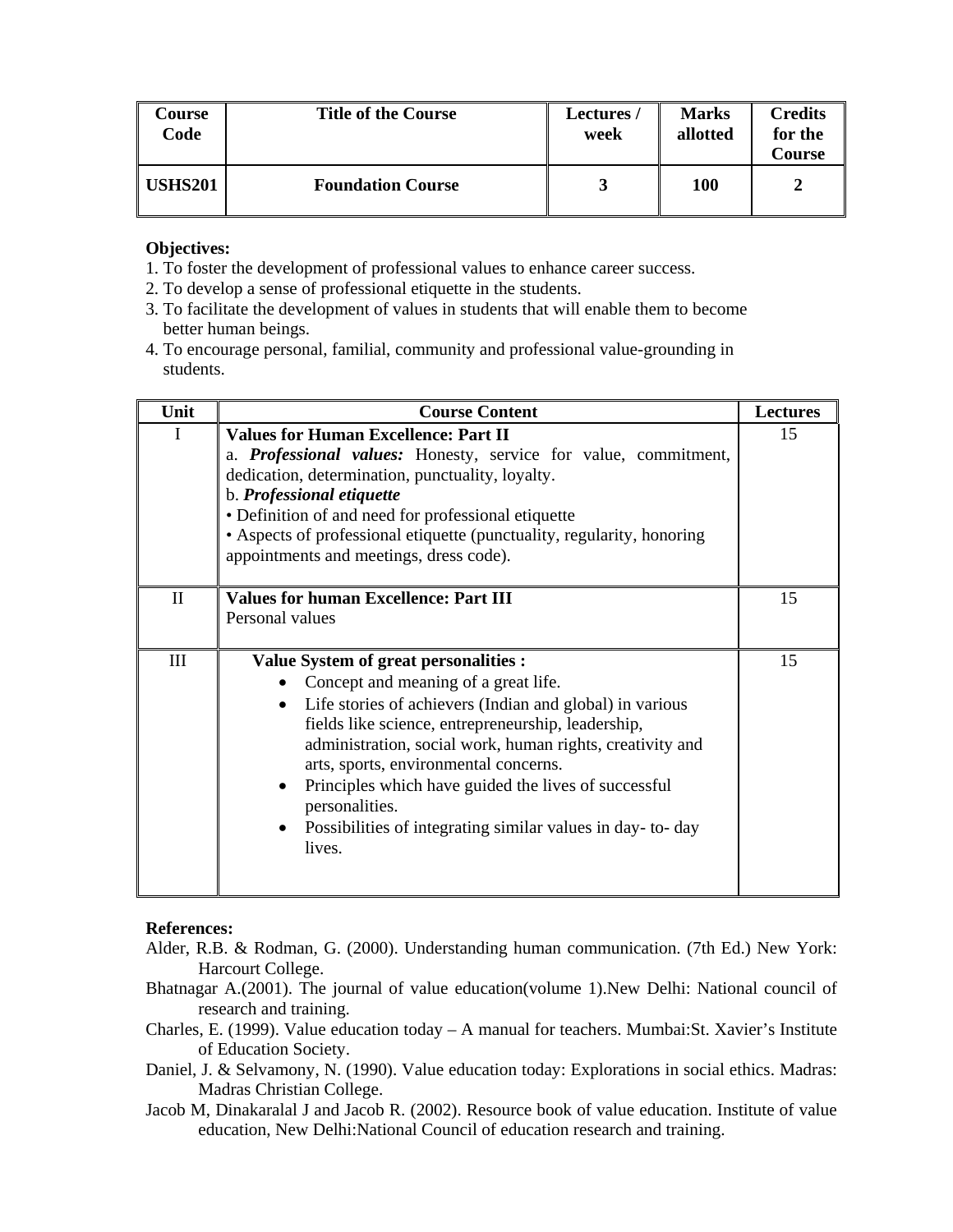Nazareth P and Waples M. (1978).Personal values. New Delhi: All India Association of Catholic Schools.

| Course<br>Code | <b>Title of the Course</b> | <b>Lectures</b><br>week | <b>Marks</b><br>allotted | <b>Credits</b><br>for the<br>Course |
|----------------|----------------------------|-------------------------|--------------------------|-------------------------------------|
| <b>USHS202</b> | <b>Basic Nutrition</b>     |                         | 100                      | 3                                   |

# **Objectives:-**

- 1. To enable students to understand the relation of nutrition to health.
- 2. To enable students to understand functions, sources, requirements and effects of deficiency of macronutrients.
- 3. To enable students to understand digestion, absorption and metabolism of Macronutrients.

| Unit         | <b>Course Content</b>                                                                                                                                                                                                                                                                                                                                                                                                              | <b>Lectures</b> |
|--------------|------------------------------------------------------------------------------------------------------------------------------------------------------------------------------------------------------------------------------------------------------------------------------------------------------------------------------------------------------------------------------------------------------------------------------------|-----------------|
| $\mathbf I$  | <b>Introductory Nutrition:</b><br>Important terminologies and concepts in Nutrition such as:<br>Balanced diet,<br>Food guide pyramids,<br>Food plate concept,<br>Macro & micro nutrients,<br>Malnutrition<br><b>Energy:</b><br>Forms of Energy<br>Energy expenditure<br>Components of energy expenditure – BMR, TEF and Physical<br>activity<br>Factors influencing & Requirements of energy expenditure<br>Requirements of energy | 15              |
| $\mathbf{I}$ | Functions, classification, sources, basic structures, tests for<br>identification, metabolism and RDA<br><b>Macronutrients:</b><br>Carbohydrates<br>Lipids<br>Proteins                                                                                                                                                                                                                                                             | 15              |
| III          | Functions, classification, sources, basic structures, tests for<br>identification, metabolism and RDA<br><b>Micronutrients:</b>                                                                                                                                                                                                                                                                                                    | 15              |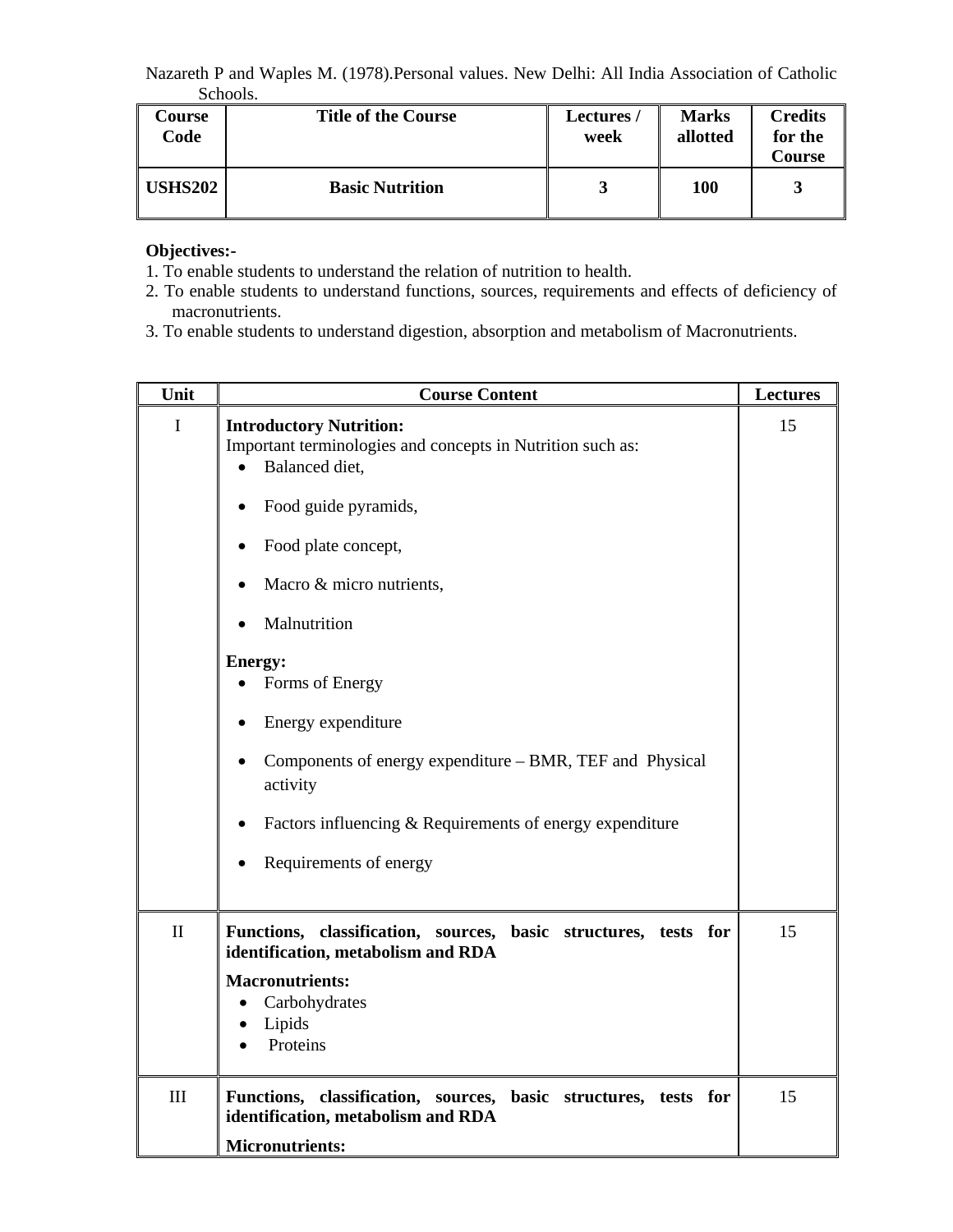|  | • Vitamins – Fat soluble and water soluble vitamins |  |
|--|-----------------------------------------------------|--|
|  | Minerals – Macro, Micro & Trace Minerals            |  |
|  |                                                     |  |

**Water** 

• Functions & Imbalances

## **References:**

Srilakshmi,B., (2003), Nutrition Science, New Age International Ltd.

Gopalan, C et al (2004), Nutritive value of Indian Foods, NIN, ICMR, Hyderabad

- ICMR(2010)Nutrient requirements and Recommended Dietary Allowances for Indians-A report of the expert group of the ICMR, NIN, Hyderabad.
- Swaminathan,M., (1998), Essentials of Food and Nutrition.2nd edition, volume I&II, Printing & Publishing,Banglore

Ramarao A.V.S.S., (1998), A textbook of Medical Biochemistry, New Delhi:UBS Publications

Guthrie,H., (1986), Introductory Nutrition,6th edition Times Mirror/Mosby college Publication.

Bamji,M., Praihad Rao,N., and Reddy,V., (1996), Textbook of Human Nutrition. Oxford and TBH Publishing Co, Pvt, Ltd.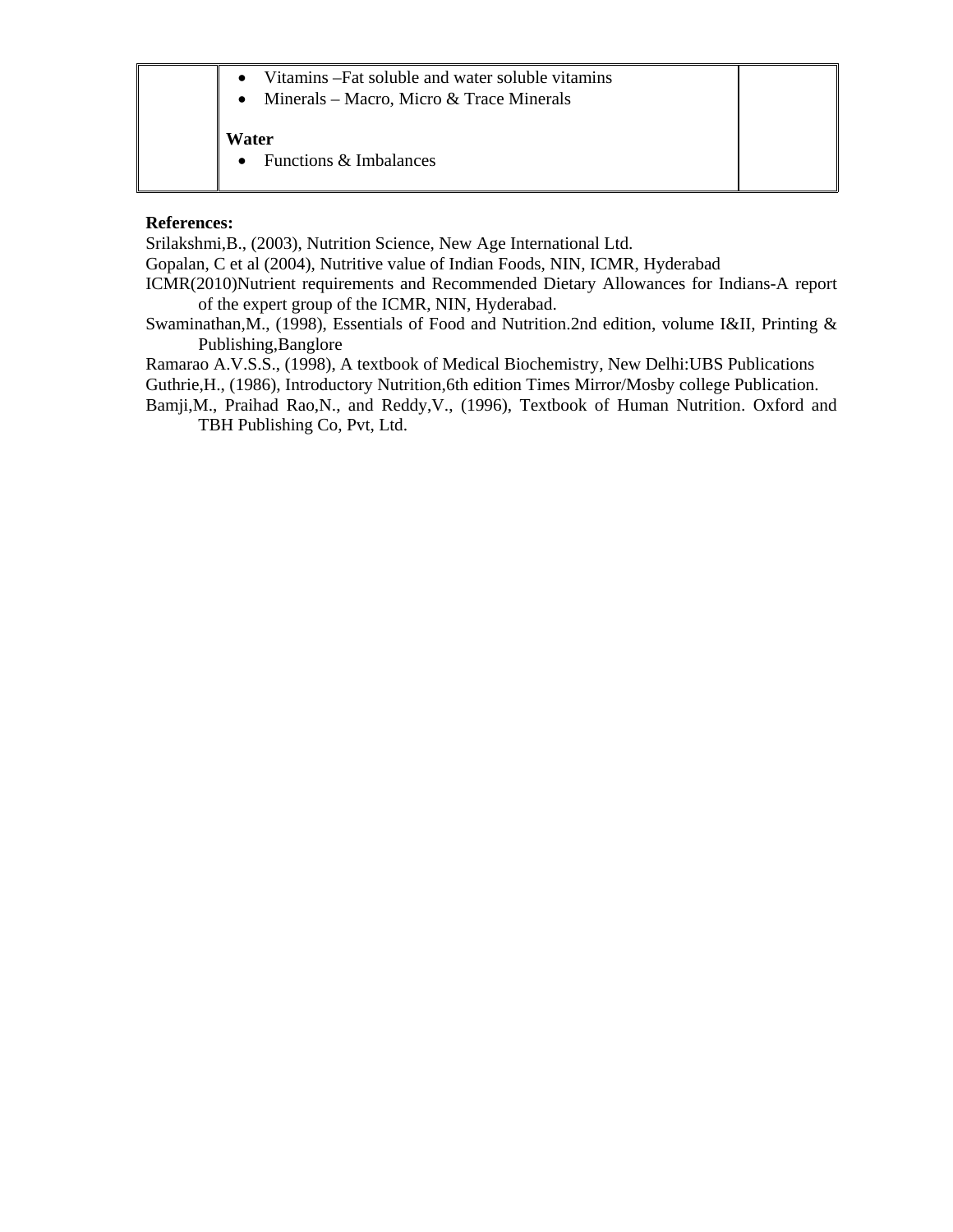| Course         | <b>Title of the Course</b>    | <b>Lectures</b> | <b>Marks</b> | <b>Credits for</b> |
|----------------|-------------------------------|-----------------|--------------|--------------------|
| Code           |                               | week            | allotted     | the Course         |
| <b>USHS203</b> | <b>Adolescent Development</b> |                 | <b>100</b>   |                    |

- 1. To introduce students to the scientific study of adolescence.
- 2. To help students learn about key areas of adolescent development: puberty, health, cognitive and moral development, self, identity, emotions, gender, personality, and sexuality.
- 3. To have students understand the contexts which influence adolescent development: family/parents/siblings, peers/friends, school, and culture.
- 4. To sensitize students to the common challenges during adolescence.
- 5. To acquaint students with the various ways in which one can create well-being in adolescence.

| Unit         | <b>Course Content</b>                                                                                           | <b>Lectures</b> |
|--------------|-----------------------------------------------------------------------------------------------------------------|-----------------|
| $\mathbf I$  | <b>Introduction, History, and Biological Development</b>                                                        | 15              |
|              | (a) Historical perspective of the study of adolescence: adolescence as a                                        |                 |
|              | new stage in human development, stereotyping of adolescents,                                                    |                 |
|              | positive youth development theory                                                                               |                 |
|              | (b) Importance of studying adolescents; status of adolescents in the<br>world and in India                      |                 |
|              | (c) Puberty: determinants, growth spurt, sexual maturation, secular                                             |                 |
|              | trends in puberty, pubertal timings and health care, psychological<br>dimensions                                |                 |
|              | (d) Adolescent health as a critical juncture: nutrition, exercise and<br>sports, sleep, leading causes of death |                 |
|              | <b>Cognitive and Moral Development</b>                                                                          |                 |
|              | (a) Experience-dependent plasticity of the brain in adolescence.                                                |                 |
|              | (b) The cognitive development view: Piaget's and Vygotsky's theories                                            |                 |
|              | and extensions                                                                                                  |                 |
|              | (c) The information processing view: characteristics of the                                                     |                 |
|              | information-processing view, attention, memory, executive                                                       |                 |
|              | functioning (decision-making, reasoning, critical thinking, creative<br>thinking)                               |                 |
|              | (d) Moral development: Piaget, Kohlberg, Gilligan and extensions                                                |                 |
|              | Religion and spirituality                                                                                       |                 |
| $\mathbf{I}$ | <b>Self, Identity, and Emotions</b>                                                                             | 15              |
|              | (a) Self: what is the self, multidimensionality, self-concept vs. self-                                         |                 |
|              | esteem, theories (James, Cooley, Harter), characteristics of an                                                 |                 |
|              | adolescent's self                                                                                               |                 |
|              | (b) Identity: Erikson's identity vs. role diffusion, psychosocial                                               |                 |
|              | moratorium, identity crisis, Marcia's four statuses of identity,                                                |                 |
|              | current perspective on identity development                                                                     |                 |
|              | (c) Emotions: definition, relationship with self-esteem, adolescence as                                         |                 |
|              | a period of storm and stress, hormones and emotions, social aspects                                             |                 |
|              | and emotions, emotional competence<br><b>Personality, Gender, and Sexuality</b>                                 |                 |
|              | (a) Personality: different conceptions of personality, the Big Five                                             |                 |
|              |                                                                                                                 |                 |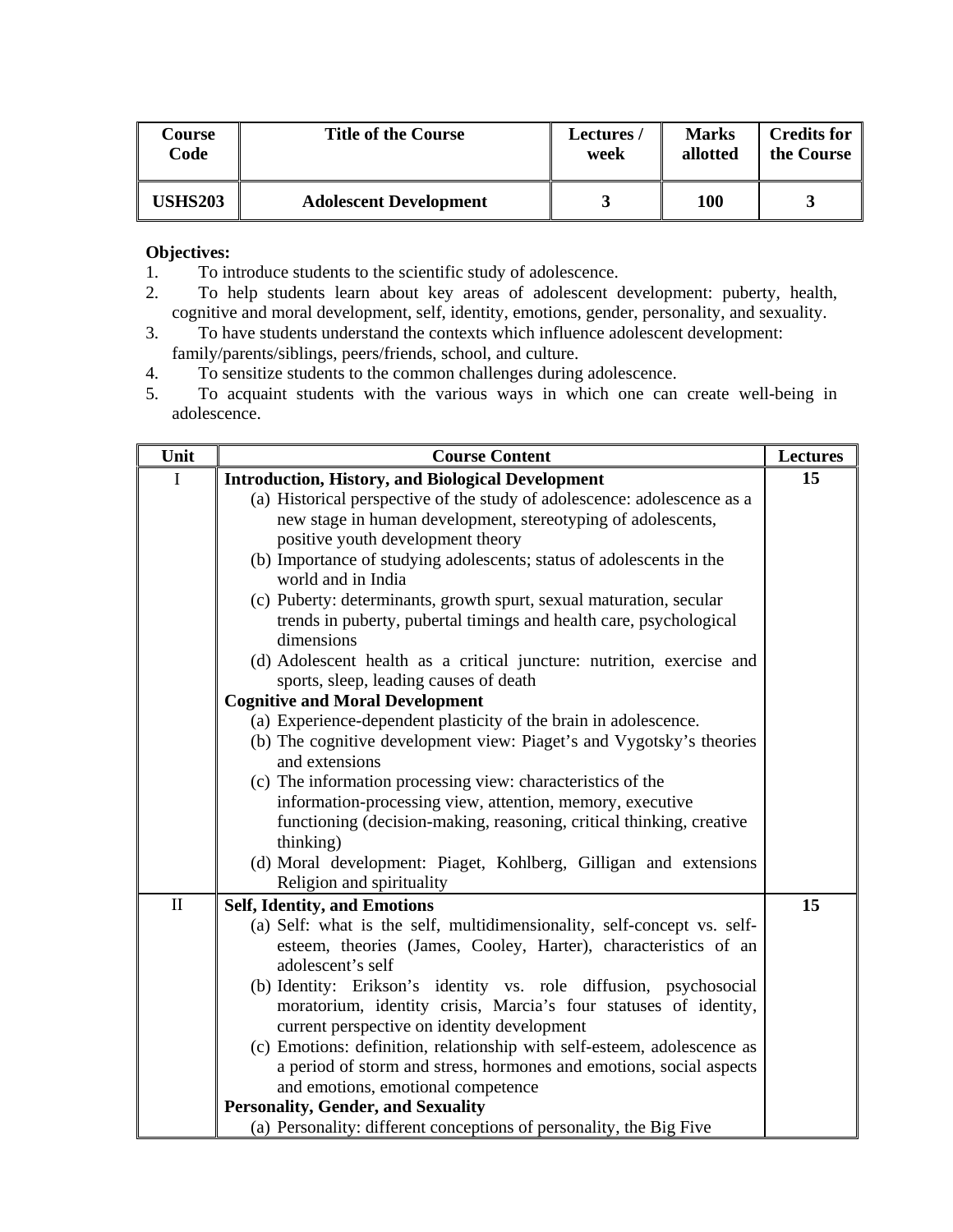| model of personality, person vs. situation as determinants of<br>behavior<br>(b) Gender: femininity, masculinity, gender classifications, androgyny<br>as a healthy option, role of culture in gender development, sex vs.<br>gender, gender differences (activities and interests, personal-social<br>attributes, social relationships, styles and symbols)<br>(c) Sexuality: sex vs. sexuality, importance of sexuality in adolescence,<br>challenges related to sexuality                                                                                                                                                                                                                                                                                                                                                                                                                                                                                                                                                                                                                                                                                                                                                                                                                                    |    |
|-----------------------------------------------------------------------------------------------------------------------------------------------------------------------------------------------------------------------------------------------------------------------------------------------------------------------------------------------------------------------------------------------------------------------------------------------------------------------------------------------------------------------------------------------------------------------------------------------------------------------------------------------------------------------------------------------------------------------------------------------------------------------------------------------------------------------------------------------------------------------------------------------------------------------------------------------------------------------------------------------------------------------------------------------------------------------------------------------------------------------------------------------------------------------------------------------------------------------------------------------------------------------------------------------------------------|----|
| III<br><b>Contexts of Adolescent Development</b><br>(a) Reciprocal socialization and the family as a system.<br>(b) Parents: developmental changes in parents and adolescents,<br>changing parent-adolescent relationships, parents as managers,<br>parenting styles, parent-adolescent conflict, autonomy and<br>attachment<br>(c) Siblings: sibling roles<br>(d) Peer relations: peer group functions, family-peer linkages, peer<br>conformity, peer statuses, friendship, dating and romantic<br>relationships<br>(e) Schools; adolescence as a critical juncture in achievement;<br>technology<br>(f) Role of culture; youth in poverty<br><b>Challenges, Problems and Wellbeing in Adolescence</b><br>(a) Teen suicide: statistics, common situations in which adolescents<br>commit suicide, symptoms of depression, prevention and<br>intervention<br>(b) Academic stress: statistics/profile of adolescents in India related to<br>academic stress, reasons, strategies for coping<br>(c) Bullying, ragging, aggression/violence, and juvenile delinquency:<br>statistics/profile of adolescents in India, prevention and intervention<br>(d) Substance abuse: smoking, alcohol and drugs; influence of peers;<br>prevention and intervention<br>(e) Strategies for creating well-being in adolescence | 15 |

#### **References:**

Dolgin, K. G. (2010). *The adolescent: Development, relationships, and culture* (13<sup>th</sup> ed.). NY: Pearson.

Garrod, A., Smulyan, L., & Powers, S. I. (2011). *Adolescent protraits: Identity, relationships, and challenges* (7<sup>th</sup> ed.). NY: Pearson.

Santrock, J. W. (2013). *Adolescence* (15<sup>th</sup> ed.). NY: McGraw-Hill.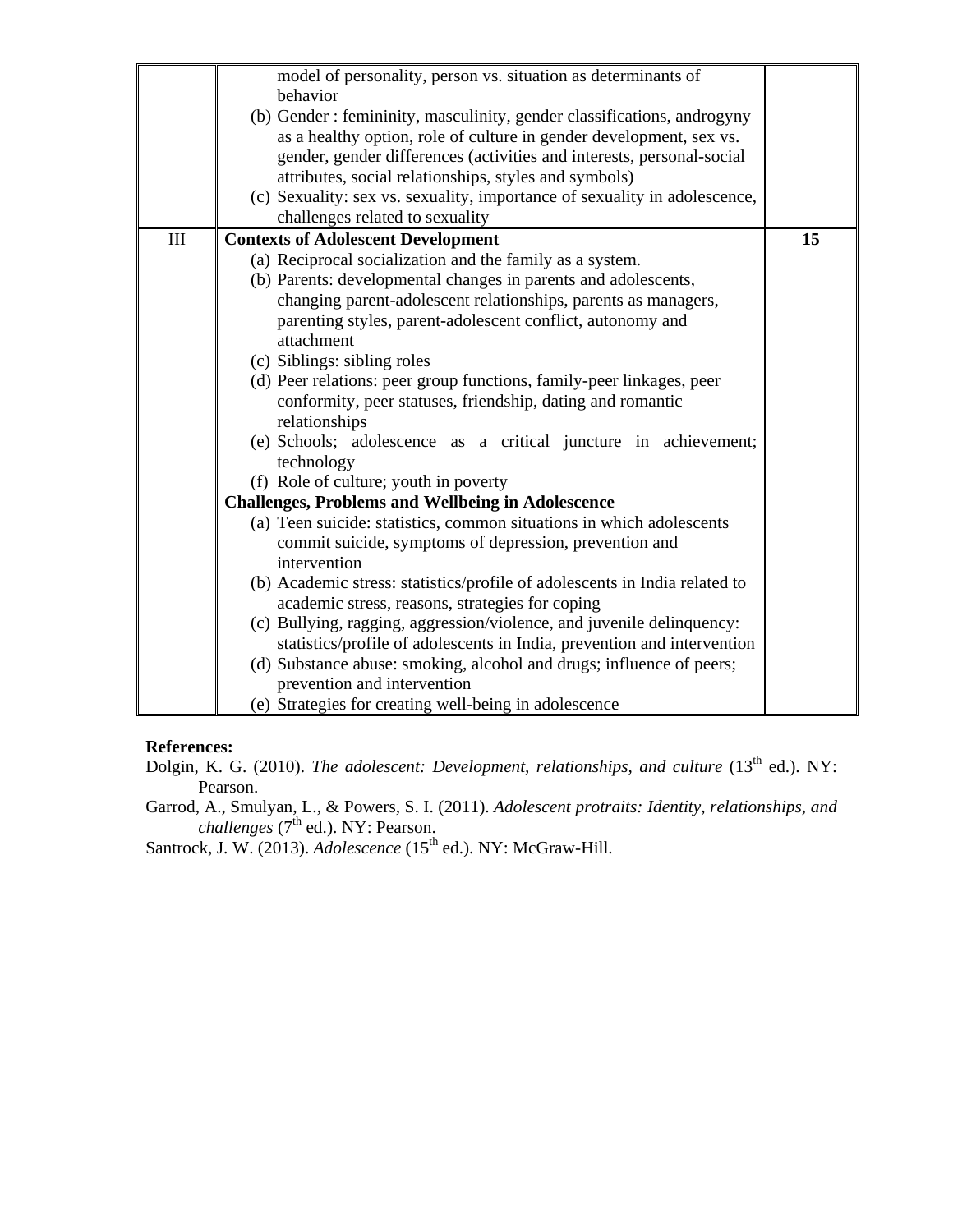| Course         | <b>Title of the Course</b>    | <b>Lectures</b> | <b>Marks</b> | Credits for |
|----------------|-------------------------------|-----------------|--------------|-------------|
| Code           |                               | ′ week          | allotted     | the Course  |
| <b>USHS204</b> | <b>Psychology of Clothing</b> |                 | <b>100</b>   |             |

- 1. To understand the psychology of clothing.
- 2. To give an insight into the relationship between clothing, fashion and body types.
- 3. To understand the various factors affecting clothing behavior in relation to personality and roles.

| Unit           |           | <b>Course Content</b>                                                | <b>Lectures</b> |
|----------------|-----------|----------------------------------------------------------------------|-----------------|
| $\overline{I}$ |           | <b>Origin and Theories of Dress and Adornment</b>                    | 15              |
|                |           | Early Interest / Use                                                 |                 |
|                |           | Purpose for Dress - Modesty, Adornment, Protection and Utility       |                 |
|                |           | <b>Clothing and Physical Self:</b>                                   |                 |
|                |           | Body Image and Social Ideals                                         |                 |
|                |           | <b>Bodily Traits and Social Influences</b>                           |                 |
|                |           | <b>Physical Attractiveness</b>                                       |                 |
|                |           | Physical Disabilities and Appropriate Clothing                       |                 |
|                |           | Selection of fabrics for various age groups and end uses with self - |                 |
|                |           | help features                                                        |                 |
| $\mathbf{I}$   |           | <b>Clothing, Socialization and Concept of Self</b>                   | 15              |
|                |           | Stages in Self-concept formation                                     |                 |
|                |           | Social feedback                                                      |                 |
|                |           | Self-comparison / perception / esteem                                |                 |
|                |           | Clothing in groups and organizations                                 |                 |
|                |           | Social constraints in clothing                                       |                 |
|                |           | Clothing society and self                                            |                 |
|                |           | Socio-cultural variations in clothing                                |                 |
|                |           | Impact of mass media on clothing                                     |                 |
| III            |           | <b>Clothing, Fashion, Personality and Roles</b>                      | 15              |
|                |           | Symbolic interactive theory                                          |                 |
|                |           | Role theory                                                          |                 |
|                |           | Role acquisition / conflict / embracement                            |                 |
|                | $\bullet$ | Dramaturgy                                                           |                 |
|                |           | Clothing and personality                                             |                 |
|                |           | <b>Fashion Theory Process</b>                                        |                 |
|                | $\bullet$ | Recent developments                                                  |                 |

# **References:**

Kaiser S. B. (1985). *The Social Psychology of Clothing.* New York: MacMillan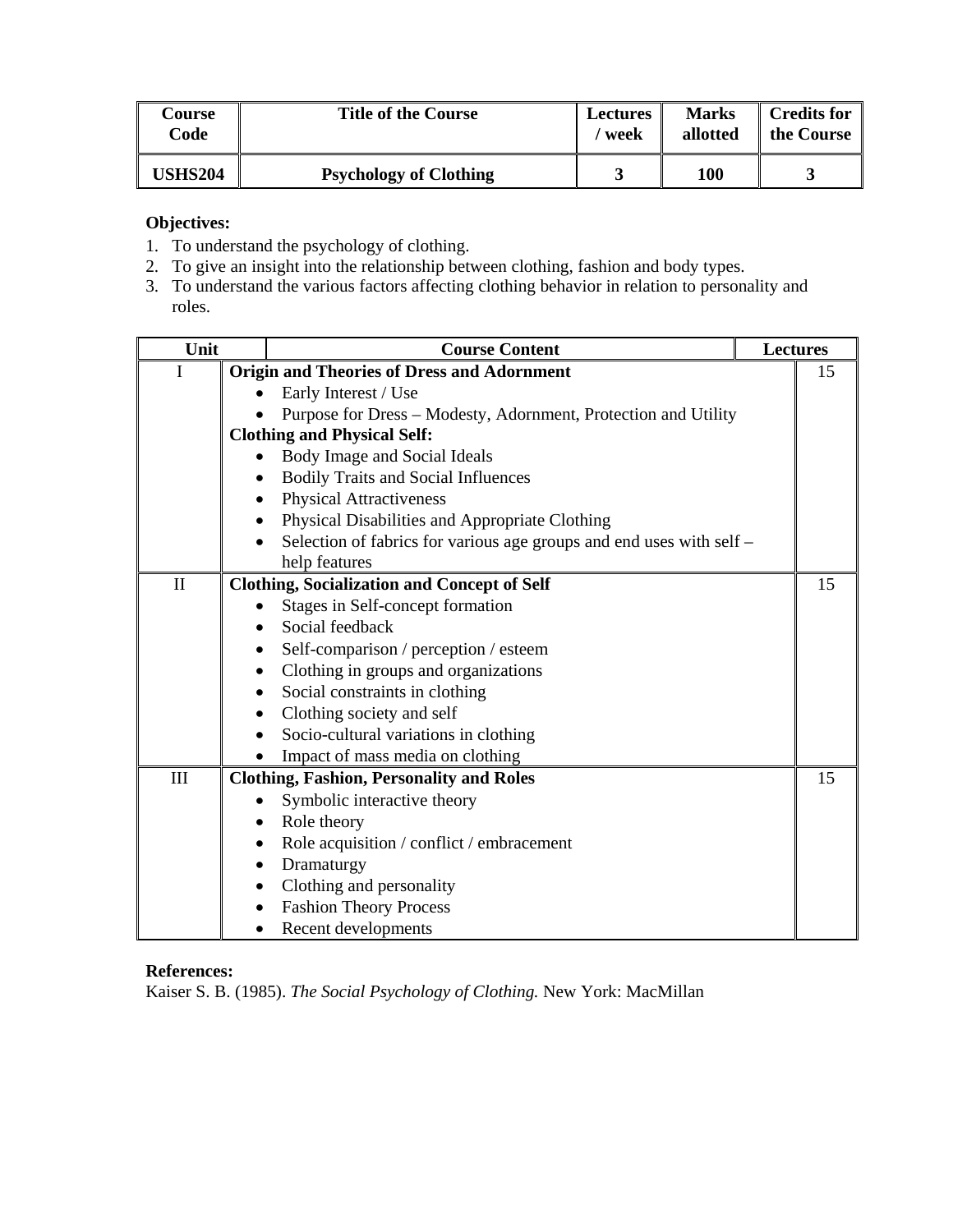| Course         | <b>Title of the Course</b>                                        | <b>Lectures</b> | <b>Marks</b> | <b>Credits for</b> |
|----------------|-------------------------------------------------------------------|-----------------|--------------|--------------------|
| Code           |                                                                   | / week          | allotted     | the Course         |
| <b>USHS205</b> | <b>Introduction to Tourism and Hospitality</b><br><b>Industry</b> |                 | <b>100</b>   |                    |

- 1. To enable students to understand the meaning, concept, origin and development of the hospitality industry.
- 2. To provide technical, analytical and conceptual skills appropriate for the hospitality industry.
- 3. To develop young women into professional experts, to manage hospitality industry in general and hotels in particular.

| Unit         | <b>Course Content</b>                                                                       | <b>Lectures</b> |
|--------------|---------------------------------------------------------------------------------------------|-----------------|
| $\mathbf I$  | <b>Overview of the Tourism and Hospitality Industry</b><br><b>History:</b>                  | 15              |
|              | Travel : International / Domestic<br>a.                                                     |                 |
|              | b. History of Hotels and Motels                                                             |                 |
|              | c. History of Travel Agency & Tour Operations                                               |                 |
|              | d. Origin of Food Service Industry                                                          |                 |
|              | e. Growth of Air Travel                                                                     |                 |
|              | <b>Careers in the Industry</b>                                                              |                 |
|              | a. Career paths and career goals                                                            |                 |
|              | b. Professionalism and etiquette                                                            |                 |
|              | c. Social responsibility in the business                                                    |                 |
|              | d. Careers in Travel and Tourism; Managed services, Restaurants                             |                 |
|              | and Lodging, Club management, MICE, Recreation, Leisure,                                    |                 |
|              | Amusement, Theme parks etc                                                                  |                 |
|              | <b>Customer Service</b>                                                                     |                 |
|              | a. Definition and Importance                                                                |                 |
|              | b. Types of customers: External and Internal                                                |                 |
|              | c. Customer Relations Management                                                            |                 |
|              | d. Customer services : before, during and after sale                                        |                 |
|              | e. Challenges encountered in providing service                                              |                 |
|              | f.<br><b>Customer Service and Technology</b>                                                |                 |
|              |                                                                                             |                 |
| $\mathbf{I}$ | <b>The Hotel Industry</b><br><b>Introduction</b>                                            | 15              |
|              | a. Definition                                                                               |                 |
|              | b. Categorizations of Hotels                                                                |                 |
|              | c. Hotel brands in India                                                                    |                 |
|              | <b>Organization of the Hotel</b>                                                            |                 |
|              | Organizational Structure of Hotel: Small and Large Hotel<br>a.                              |                 |
|              | b. Departments /Divisions in Hotel                                                          |                 |
|              | i.<br>Revenue and Non - revenue departments                                                 |                 |
|              | ii.<br>Front office and Back office departments                                             |                 |
|              | <b>Hotel Guestrooms</b>                                                                     |                 |
|              | <b>Types of guests:</b>                                                                     |                 |
|              | <b>Types</b><br>service<br><sub>of</sub><br>Food<br>facilities:<br><b>Commercial</b><br>and |                 |
|              | <b>Institutional food facilities</b>                                                        |                 |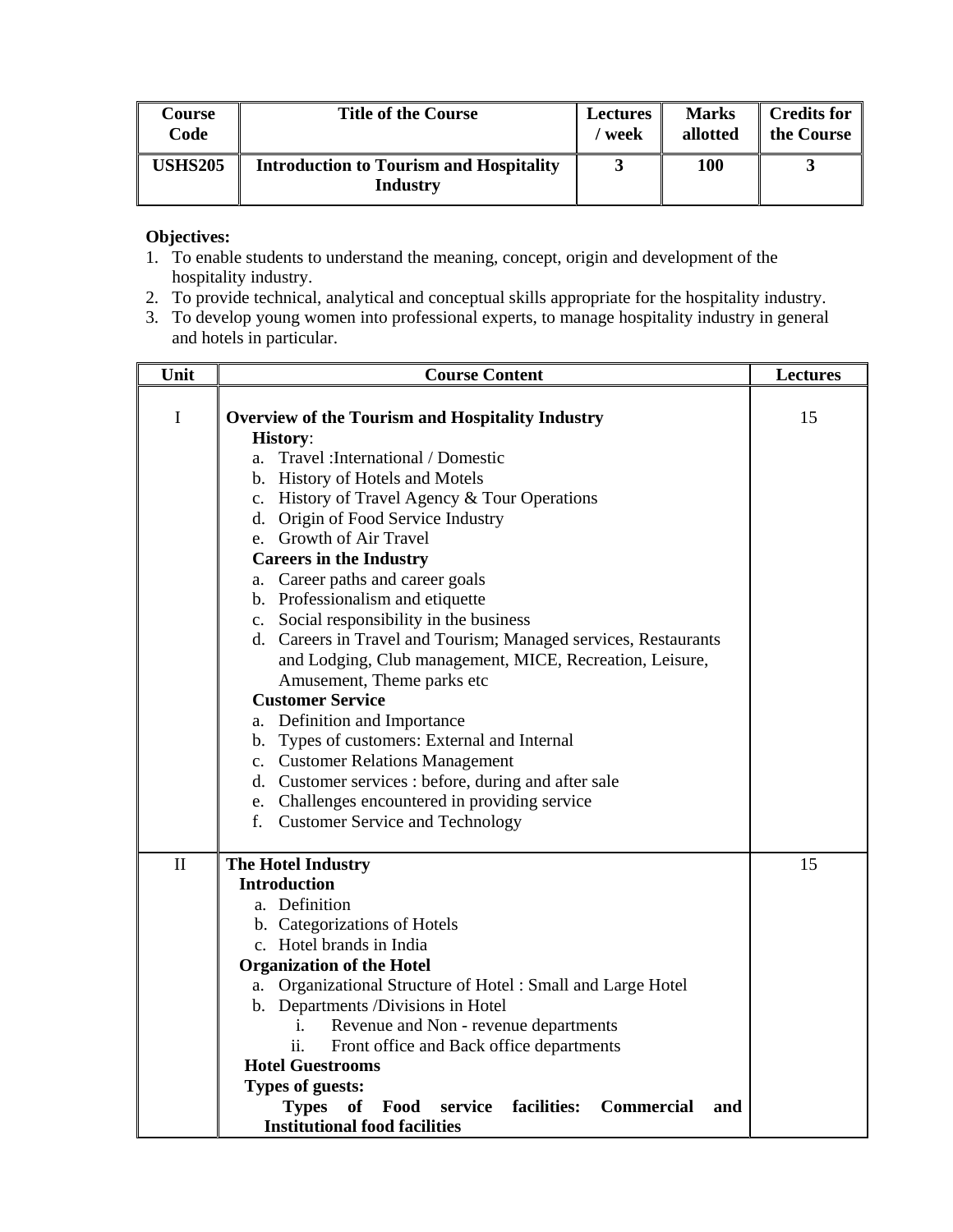|   | <b>Future trends in Hospitality</b>                                                                                                                                                                                                                                                                                                                                                                                                         |    |
|---|---------------------------------------------------------------------------------------------------------------------------------------------------------------------------------------------------------------------------------------------------------------------------------------------------------------------------------------------------------------------------------------------------------------------------------------------|----|
| Ш | <b>The Tourism Industry</b><br>Introduction and Role of Tourism<br>Factors Influencing growth of Tourism<br>a. Religion and Spirituality<br>b. Leisure<br>c. Sight seeing<br>d. Culture<br>e. Adventure<br>f. Other Tourism Activities<br><b>Tour Operators and Travel Agents</b><br>a. Role of Travel Agent and Tour Operators<br>b. E-Trade<br>c. Web – Marketing<br><b>Tourist Organizations: Indian and International organizations</b> | 15 |
|   | <b>Future Tourism Trends</b>                                                                                                                                                                                                                                                                                                                                                                                                                |    |

#### **References:**

Agarwal. A. andAgarwal. M. (2000). Careers in Hotel Management. Vision Books Pvt. Ltd, New Delhi.

- Alan. T. S. andWortman. J. F. (2006). Hotel and Lodging Management An Introduction. John Wiley and Sons.
- New Jersey.
- Andrews. S. (1982). Hotel Front Office Training manual. Tata McGraw Hill Publishing Co. Ltd. New Delhi.
- Andrews. S. (2003). Hotel Housekeeping Training manual. Tata McGraw Hill Publishing Co. Ltd. New Delhi.
- Branson J. and Lennox M. (1992). Hotel, Hostel and Hospital Housekeeping. Hodderand Stoughton Educational
- Press, Great Britain.

Brown G. andHepner. K. (1996). The Waiter's Handbook. Hospitality Press Pty Ltd, Australia Casado. M. A. (2000). Housekeeping Management. John Wiley. New York.

Ford. R. C. and Heaton. C. P. (2000). Managing the Guest Experience in Hospitality. Delmar Thomson Learning.

New York.

- Hurst. R. (1983). Housekeeping Management for Hotels and Residential Establishments. Heinemann, London.
- O' Shannessy. V andHaby. S. Richmond (2001). Accommodation Services. Prentice Hall, Australia
- Raghubalan. G. andRaghubalan. S. (2007). Hotel Housekeeping Operations and Management. Oxford University

Press. New Delhi

Walker. J. R. (2005). Introduction to Hospitality Management. Pearson Education Pvt. Ltd, Delhi.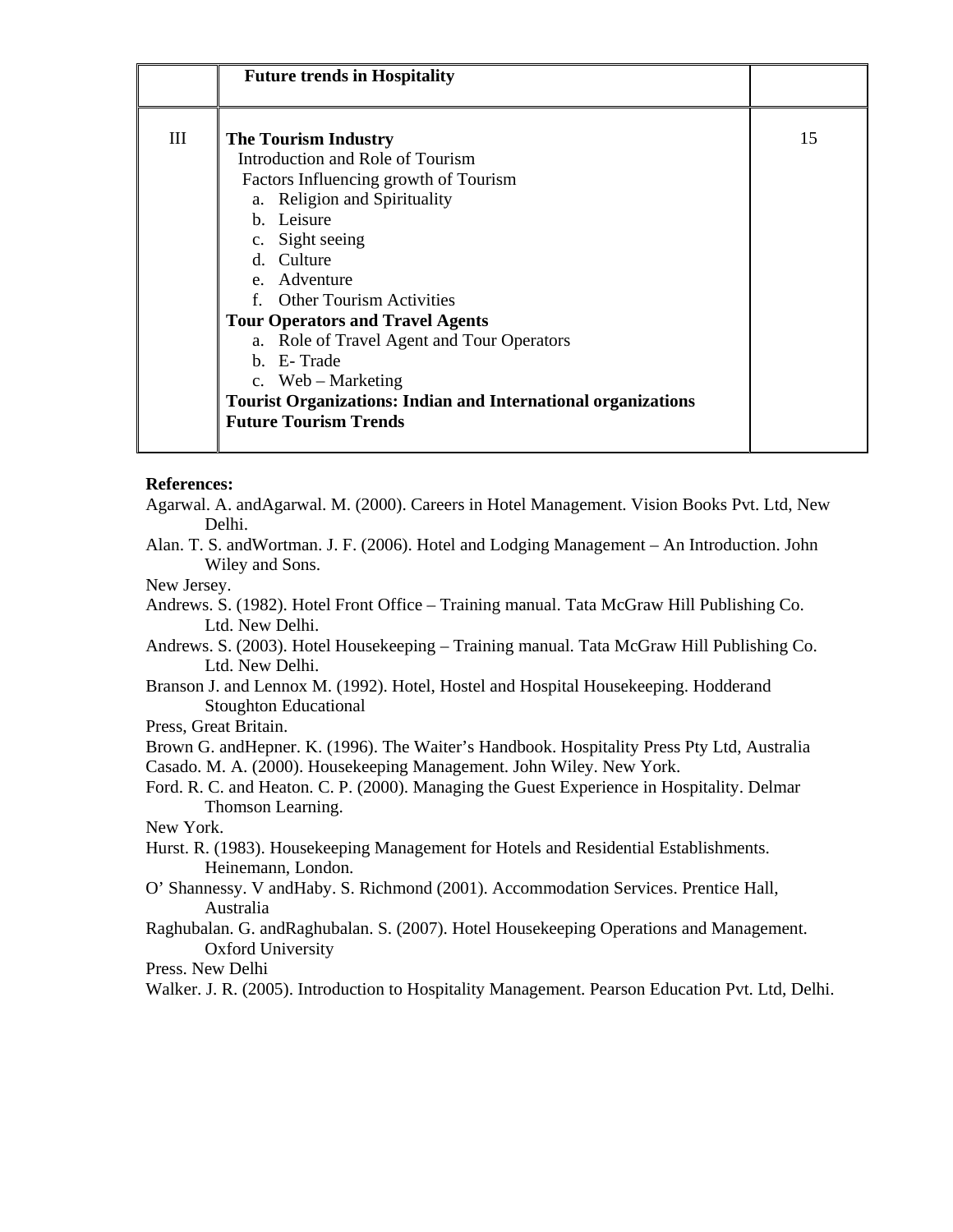| Course<br>Code  | <b>Title of the Course</b>                                     |   | Periods/<br>week | <b>Marks</b><br>allotted | <b>Credits for</b><br>the Course |
|-----------------|----------------------------------------------------------------|---|------------------|--------------------------|----------------------------------|
| <b>USHSP201</b> | Introductory<br>Food<br><b>Analysis</b><br><b>Biochemistry</b> | & |                  | 50                       |                                  |

To familiarize the students with

- 1. Basic techniques of food analysis.
- 2. Techniques of identifying food adulteration.
- 3. Concept of food quality.

| Unit         | <b>Course Content</b>                                                                                                                                                                                                                                                                                  | <b>Periods</b> |
|--------------|--------------------------------------------------------------------------------------------------------------------------------------------------------------------------------------------------------------------------------------------------------------------------------------------------------|----------------|
| $\mathbf I$  | <b>Introductory Food Analysis</b><br>Standardization of acids and alkalies<br><b>Proteins:</b><br>Colour reactions of Amino acids-Biuret Method, Ninhydrin<br>$\bullet$<br>test, Xanthoproteic test, etc.<br>Precipitatory reactions of proteins                                                       | 15             |
| $\mathbf{I}$ | Carbohydrates:<br>Qualitative analysis<br>• Benedicts's test, Molisch test, Iodine test, etc.<br>Quantitative analysis - Cole's Method, Benedicts<br>quantitative test.<br>Analysis of dietary fibre                                                                                                   | 15             |
| III          | <b>Lipids</b><br>Qualitative tests for lipids<br>Determination of Acid value<br><b>Vitamins</b><br>Estimation of Vitamin C- DCIP method<br>$\bullet$<br><b>Pigments</b><br>Effect of heat, acid $\&$ alkali on vegetable $\&$ fruit pigments<br>$\bullet$<br>(Chlorophyll, carotenoids & anthocyanins) | 15             |

# **References:**

Jamesen, K. (1998). Food science laboratory manual New Jersey. Prentice Hall. Mcwilliams, M. (1984). Experimental foods laboratory manual. New Delhi: Surjeet Publication.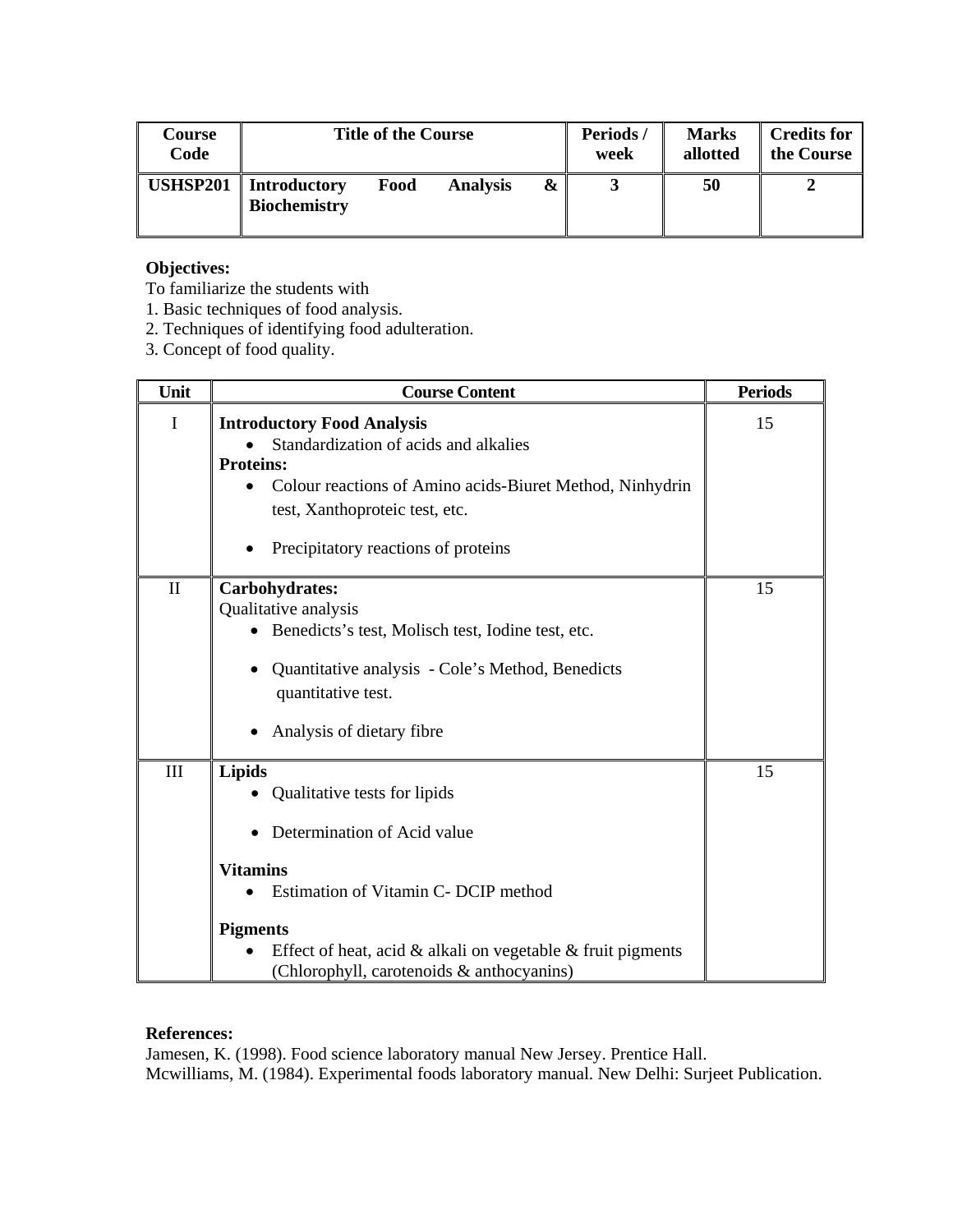| Course<br>Code  | <b>Title of the Course</b>                              | Periods/<br>week | <b>Marks allotted</b> | <b>Credits</b><br>for the<br>Course |
|-----------------|---------------------------------------------------------|------------------|-----------------------|-------------------------------------|
| <b>USHSP202</b> | <b>Garment Construction and Styling</b><br>for Kidswear |                  | 50                    |                                     |

- 1. To apply the basics of styling and garment construction techniques.
- 2. To plan and stitch garments that are aesthetically and functionally designed for kids.
- 3. To apply the basic techniques of clothing construction in garment making.

| Unit  | <b>Course Content</b>                                                                                                                                                                                                                                                                                                                                                                                                     | <b>Periods</b> |
|-------|---------------------------------------------------------------------------------------------------------------------------------------------------------------------------------------------------------------------------------------------------------------------------------------------------------------------------------------------------------------------------------------------------------------------------|----------------|
| I     | Apron<br><b>Wardrobe Styling</b><br>Exploring types of garments in kids' wardrobe learning to coordinate mix-<br>n-match and style attire to create different looks by accessorizing with<br>suitable footwear/head-gears/scarves/ties/belts/bows/sashes/hair-<br>dos/jewelry, etc.<br>Dressing up for specific occasion for example formal/birthday<br>party/traditional occasions as per kids body types and lifestyles | 15             |
| $\Pi$ | Girls:<br><b>A-line Frock</b><br><b>Knickers</b>                                                                                                                                                                                                                                                                                                                                                                          | 15             |
| Ш     | <b>Boys:</b><br><b>Shirt</b><br><b>Shorts</b>                                                                                                                                                                                                                                                                                                                                                                             | 15             |

The course includes:

- Planning and styling of garments with different garment details and adorning with different embellishing techniques (after having browsed through pattern books and Internet).
- Sourcing and selecting suitable fabrics (preferably cotton) and other trimmings and findings.
- Folding of fabrics, placement of drafts considering fabric consumption and minimum wastage, pinning, cutting and marking methods
- Stitching of the planned garments using suitable seams, neckline, armhole and edge finishes.
- Journal as a compilation of drawings, patterns and swatches with colorful photographic presentations.
- Some instructional classes may be used as make-up periods and for conducting examinations as per predetermined schedules.

# **References:**

Cunningham G. (1969). *Singers Sewing Book*, New York: Singer Co. Ltd.

Gardiner, W. (2003). *Encyclopedia of Sewing Techniques*, Kent: Search Presshold.

Jewel, R. (2000). *Encyclopedia of Dress Making.* (1<sup>st</sup> Ed.) New Delhi: A.P.H. Publishing Corporation.

McCall`s. (1964). *Sewing in Colour*. London: The Hamlyn Publishing Group Ltd.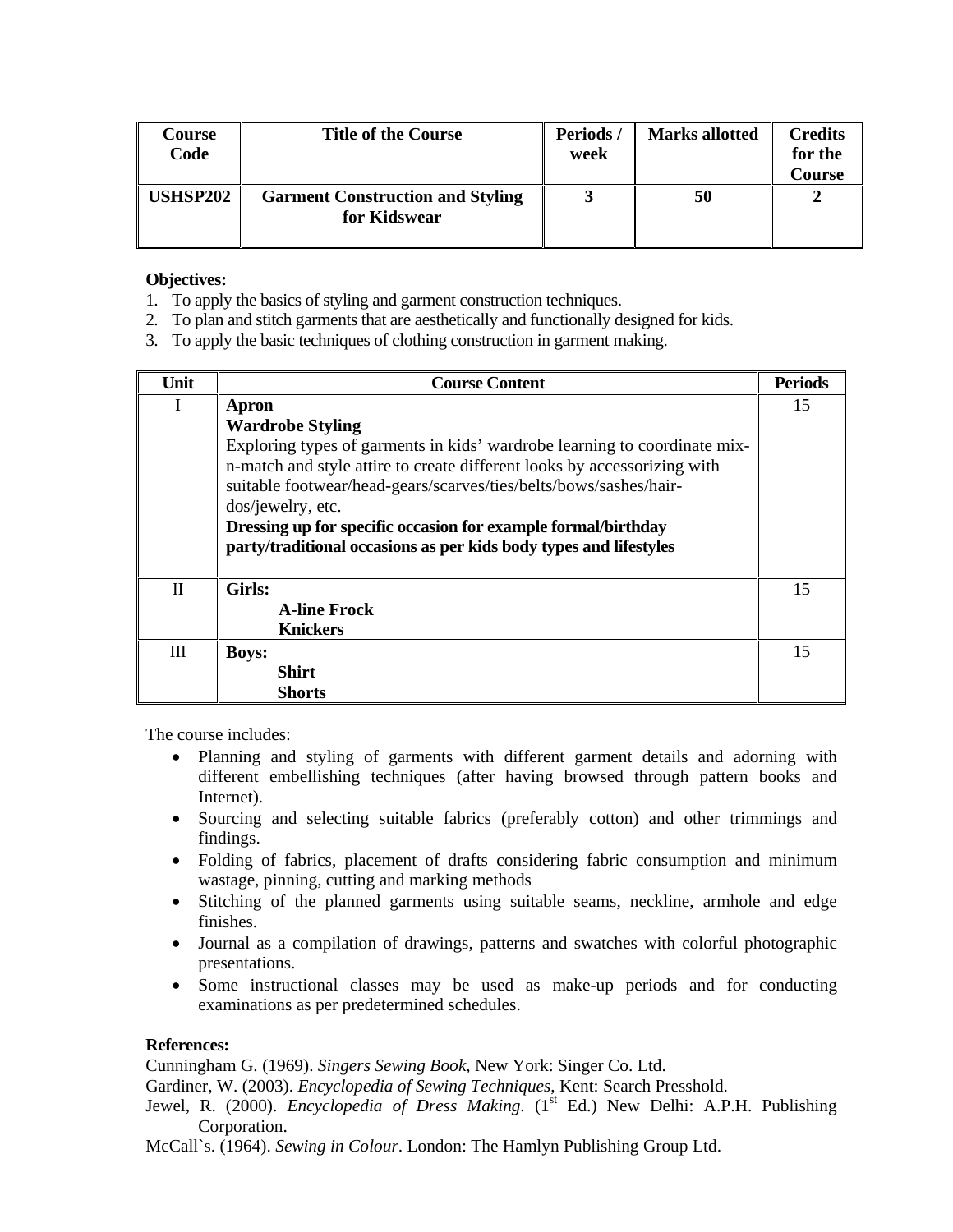Reader's Digest (1993). *Step by Step Guide: Sewing and Knitting*, Auckland: Reader's Digest. Zarapkar, T. (1981). *Zarapkar System of Cutting*, Mumbai: Zarapkar Tailoring College.

Buckley, C. and McAssey J., (2011). *Basic Fashion Design 08 styling,* Bloomsbury: London.

Marian L Davis, (1996). *Visual Design and Dress*, Third Edition, Prentice Hall: New Jersey.

- Suzanne G Marshall, Hazel O Jackson (2000). *Individuality in Clothing and Personal Appearance*, Prentice Hall, New Jersey.
- Caroline Tatham and Julian Seaman, (2003). *Fashion Designing and Drawing Course*, London: Thames and Hudson Publishers.
- Harold Carr, (1992). *Fashion Design and Product Development,* John Wiley and Son Inc.: NewYork.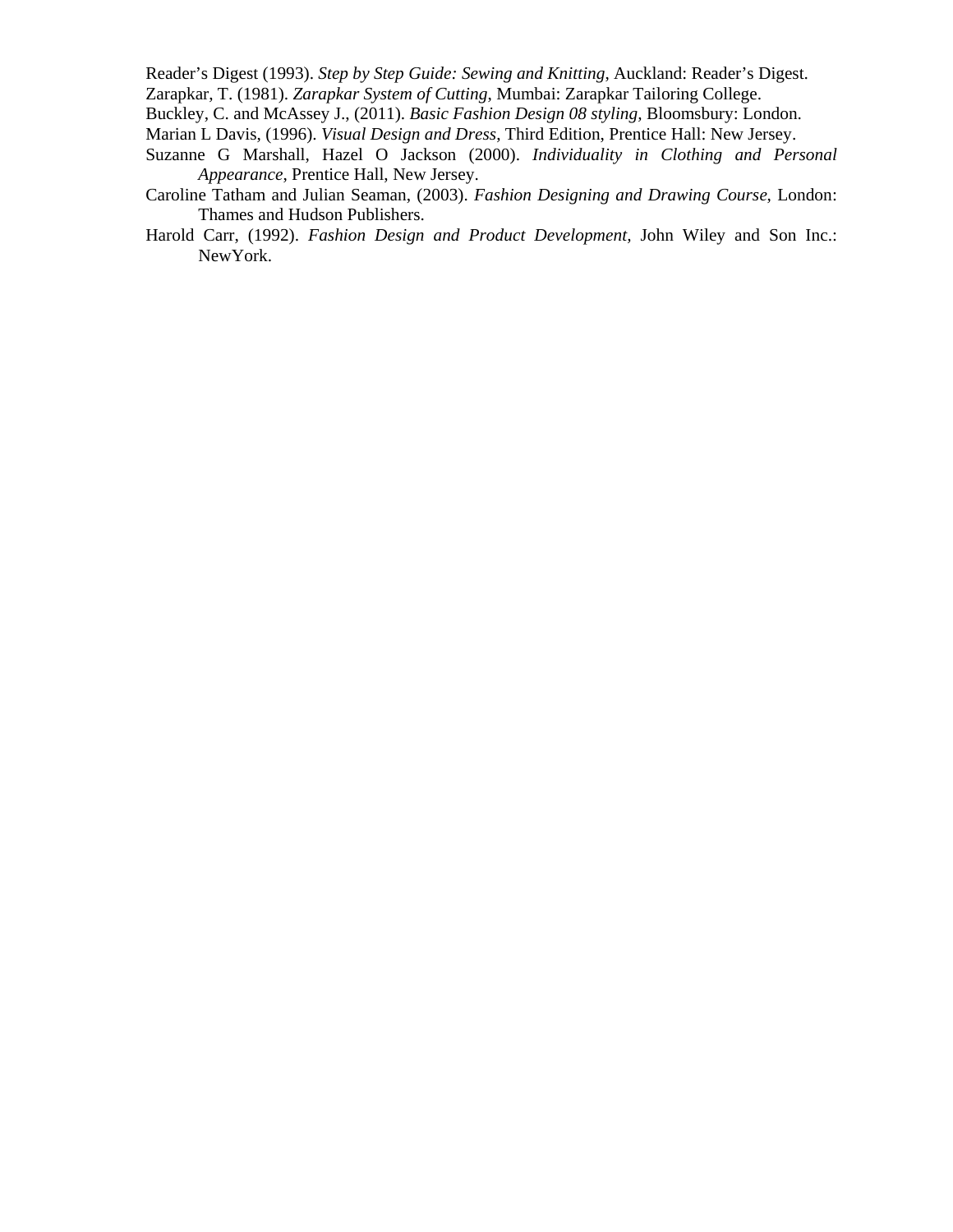| Course<br>Code  | <b>Title of the Course</b>                 | Periods/<br>week | <b>Marks</b><br>allotted | <b>Credits</b><br>for the<br>Course |
|-----------------|--------------------------------------------|------------------|--------------------------|-------------------------------------|
| <b>USHSP203</b> | <b>Skills for the Hospitality Industry</b> |                  | 50                       | າ                                   |

- 1. To inculcate professional competence and confidence among the students.
- 2. To provide students with basic technical and practical skills appropriate for the hospitality industry

| Unit         | <b>Course Content</b>                                            |    |
|--------------|------------------------------------------------------------------|----|
| I            | <b>Illustrating the Organizational structure of</b>              |    |
|              | a. Large hotel                                                   |    |
|              | b. Small hotel                                                   |    |
|              | <b>Categorization of hotels according to</b>                     |    |
|              | a. Size                                                          |    |
|              | b. Star rating                                                   |    |
|              | c. Location                                                      |    |
|              | d. Clientele / Guests                                            |    |
|              | Ownership / Affiliation                                          |    |
|              | Hotel departments- classification and introduction to            |    |
|              | a. Front Office                                                  |    |
|              | b. House keeping                                                 |    |
|              | c. Food & Beverages                                              |    |
|              | d. Food & Beverage service equipment - Laying of a table, laying |    |
|              | of a cover                                                       |    |
| $\mathbf{I}$ | <b>Hotel Guest rooms</b>                                         | 10 |
|              | a. Types                                                         |    |
|              | b. Sample layouts                                                |    |
|              | c. Supplies and Amenities                                        |    |
|              | <b>Hotel Brochures and pricing:</b>                              |    |
|              | a. Room rates                                                    |    |
|              | b. Pricing                                                       |    |
|              | c. Marketing through advertisements - Sales promotion materials  |    |
|              | for hospitality and tourism promotion                            |    |
| III          | <b>Tourism product of Maharashtra</b>                            | 10 |
|              | a. Cultural Heritage                                             |    |
|              | b. World Heritage monuments                                      |    |
|              | c. Adventure tourism                                             |    |
|              | d. Hill Resorts                                                  |    |
|              | e. Beaches                                                       |    |
|              | f. Tourism festivals                                             |    |
|              | g. Pilgrimage Centre's                                           |    |
|              | h. Arts and Crafts                                               |    |
|              | Performing Arts<br>i.                                            |    |
|              | <b>Tourist Transport - An Overview</b>                           |    |
|              | a. Air travel                                                    |    |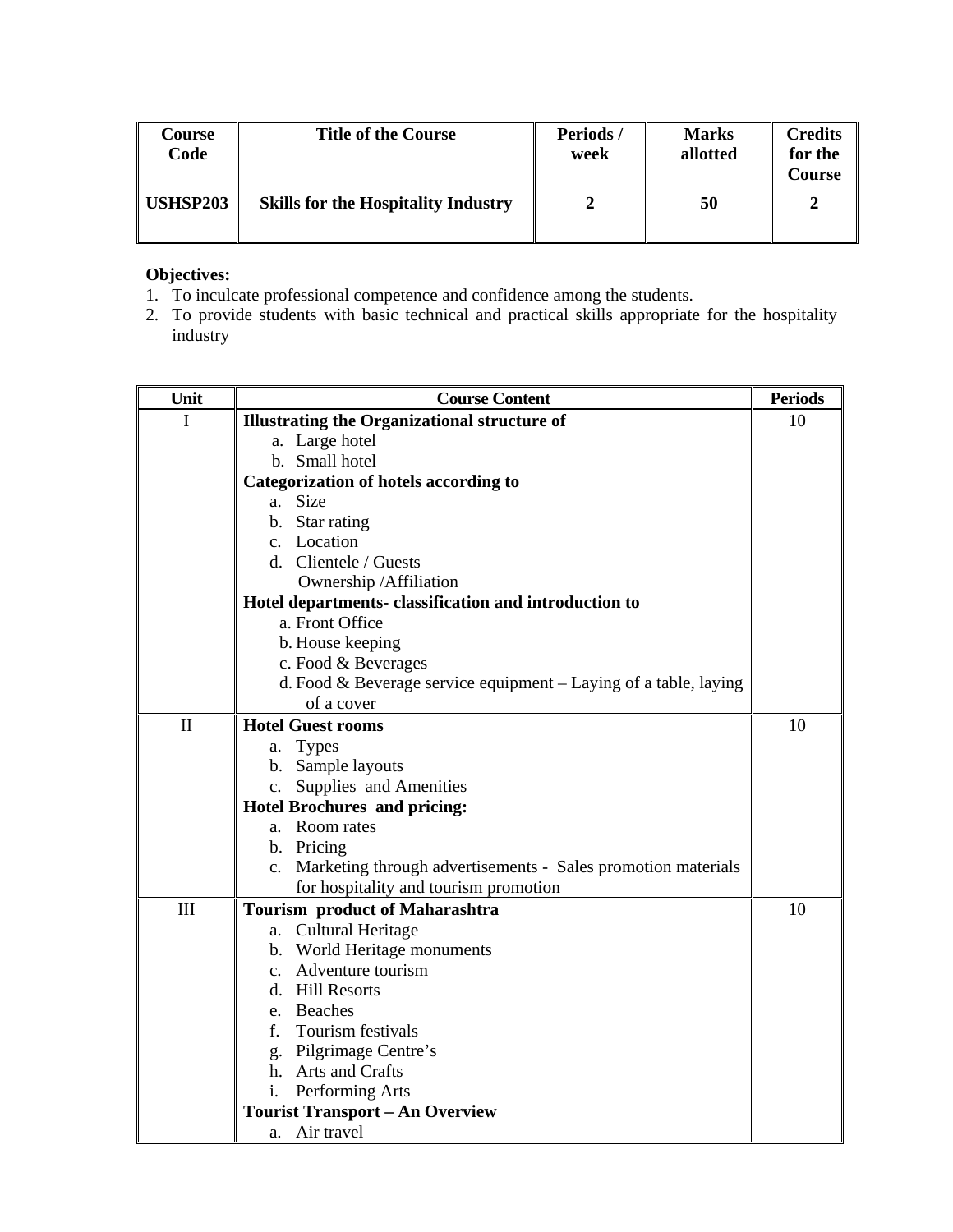|    | b. Surface transport                                 |  |
|----|------------------------------------------------------|--|
|    | c. Rail transport                                    |  |
|    | Major railway of world - British railway, Euro rail, |  |
|    | Japanese rail, Amtrak Onent Express, Tibetan Rail    |  |
|    | Indian railways<br>11.                               |  |
| d. | Water transport                                      |  |
|    | Cruise ship                                          |  |
|    | ii.<br>Ferries                                       |  |
|    | iii.<br>Hovercrafts & Boats                          |  |

#### **References:**

Agarwal A. andAgarwal M, (2000). Careers in Hotel Management. Vision Books Pvt Ltd, New Delhi

Andrews, S. (1982). Hotel Front Office – Training Manual. Tata McGraw Hill Publishing Co. Ltd., New Delhi.

Andrews S. (2003). Hotel Housekeeping – Training Manual. Tata McGraw Hill Publishing Co. Ltd., New Delhi.

Brown G.andHepner, K.. The Waiter's Handbook. Hospitality Press Pty Ltd, Australia

Ford, R.C. and Heaton, C. P, (2000). Managing the Guest Experience in Hospitality. Delmar Thomson Learning,

## New York.

Lockwood A. (1996). Quality Management in Hospitality: Best Practice in Action. Cassell Publishing House,

London.

O' Shannessy, V., Haby, S. and Richmond,P. (2001). Accommodation Services. Prentice Hall, Australia

Raghubalan G. andRaghubalan S. (2007). Hotel Housekeeping Operations and Management. Oxford University

Press, New Delhi

Van Der Wagen, L. (2006). Professional Hospitality Core Competencies. Hospitality Press Pvt Ltd, Australia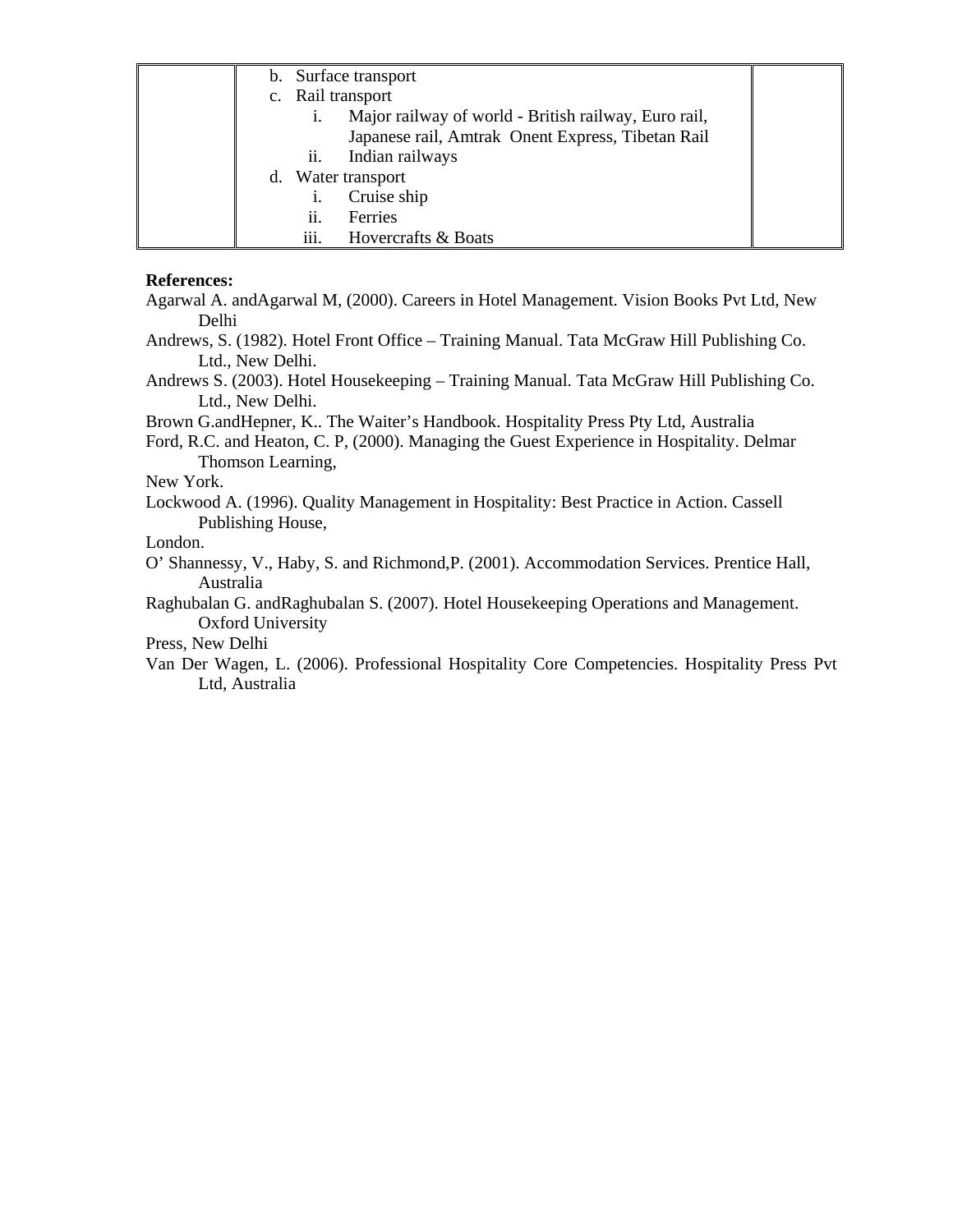## **Scheme of Examination**

All theory subjects of F. Y. B. Sc., S. Y. B. Sc, T. Y. B.Sc. Home Science to be marked out of 100 Marks so as to abide by the University Ordinance (Amended R8435 AC 7/4/2014. Item 4.36). 75% Semester End and 25% Internal Assessment. The same to be implemented to all Semesters i.e. Semester I to Semester VI to all Undergraduate programmes, simultaneously from the academic year 2014 – 2015.

## <sup>U</sup>**Internal Assessment**

| Sr. No.        | <b>Evaluation type</b>                                                                                                                                                                                                            | <b>Marks</b> |
|----------------|-----------------------------------------------------------------------------------------------------------------------------------------------------------------------------------------------------------------------------------|--------------|
|                | One class Test*                                                                                                                                                                                                                   | 20           |
| $\mathbf{2}$ . | Active participation in routine class instructional deliveries overall conduct<br>as a responsible student, manners, skill in articulation, leadership qualities<br>demonstrated through organizing co-curricular activities, etc |              |
|                | Total                                                                                                                                                                                                                             |              |

## **Internal Assessment: Question Paper Pattern for Periodical Class Test for Courses at UG Programmes Written Class Test (20 Marks)**

| S.No. | <b>Type of Question</b>                                                                         | <b>Marks</b>   |                    |
|-------|-------------------------------------------------------------------------------------------------|----------------|--------------------|
|       |                                                                                                 |                | <b>Total Marks</b> |
|       | Match the Column / Fill in the Blanks / Multiple $(1/2)$ Marks each)<br><b>Choice Questions</b> |                | 05                 |
|       | Answer in One or Two Lines (Concept based (1 Mark each)<br>Questions)                           |                | 05                 |
|       | Answer in Brief (Attempt Any Two of the Three)                                                  | (5 Marks each) | 10                 |
|       |                                                                                                 |                | 20                 |

# <sup>U</sup>**Question Paper Pattern for Semester End Examination**

#### **Semester End Examination: Question paper pattern (75 marks) for Three Units Course:**

| Question 1. | Unit I   | 20 Marks |
|-------------|----------|----------|
| Question 2. | Unit II  | 20 Marks |
| Question 3. | Unit III | 20 Marks |
| Question 4. | Mixed    | 15 marks |

- i. Duration: 21/2 Hours for 75 marks paper
- ii. There shall be four questions.
- iii. On each unit there will be one question  $&$  fourth question will be based onentire syllabus.
- iv. Question number 1,2 and 3 will be of 20 marks each (40 marks with internal options), while Question 4 will be of 15 marks (30 marks withinternal options).
- v. All questions shall be compulsory with internal choice within thequestions.
- vi. Questions may be sub divided into sub questions as a, b, c, d & e, etc & theallocation of marks depends on the weightage of the topic.